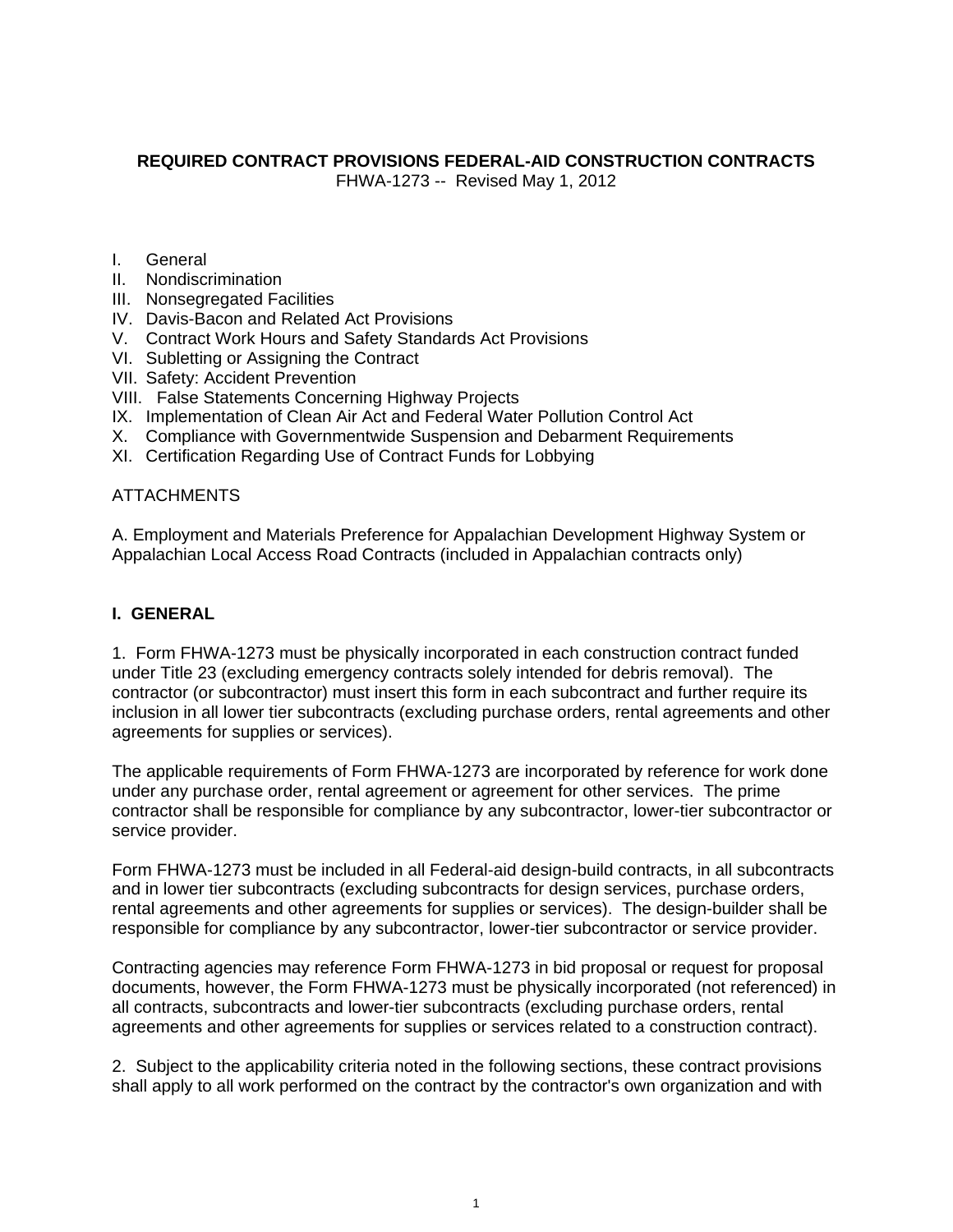the assistance of workers under the contractor's immediate superintendence and to all work performed on the contract by piecework, station work, or by subcontract.

3. A breach of any of the stipulations contained in these Required Contract Provisions may be sufficient grounds for withholding of progress payments, withholding of final payment, termination of the contract, suspension / debarment or any other action determined to be appropriate by the contracting agency and FHWA.

4. Selection of Labor: During the performance of this contract, the contractor shall not use convict labor for any purpose within the limits of a construction project on a Federal-aid highway unless it is labor performed by convicts who are on parole, supervised release, or probation. The term Federal-aid highway does not include roadways functionally classified as local roads or rural minor collectors.

## **II. NONDISCRIMINATION**

The provisions of this section related to 23 CFR Part 230 are applicable to all Federal-aid construction contracts and to all related construction subcontracts of \$10,000 or more. The provisions of 23 CFR Part 230 are not applicable to material supply, engineering, or architectural service contracts.

In addition, the contractor and all subcontractors must comply with the following policies: Executive Order 11246, 41 CFR 60, 29 CFR 1625-1627, Title 23 USC Section 140, the Rehabilitation Act of 1973, as amended (29 USC 794), Title VI of the Civil Rights Act of 1964, as amended, and related regulations including 49 CFR Parts 21, 26 and 27; and 23 CFR Parts 200, 230, and 633.

The contractor and all subcontractors must comply with: the requirements of the Equal Opportunity Clause in 41 CFR 60-1.4(b) and, for all construction contracts exceeding \$10,000, the Standard Federal Equal Employment Opportunity Construction Contract Specifications in 41 CFR 60-4.3.

Note: The U.S. Department of Labor has exclusive authority to determine compliance with Executive Order 11246 and the policies of the Secretary of Labor including 41 CFR 60, and 29 CFR 1625-1627. The contracting agency and the FHWA have the authority and the responsibility to ensure compliance with Title 23 USC Section 140, the Rehabilitation Act of 1973, as amended (29 USC 794), and Title VI of the Civil Rights Act of 1964, as amended, and related regulations including 49 CFR Parts 21, 26 and 27; and 23 CFR Parts 200, 230, and 633.

The following provision is adopted from 23 CFR 230, Appendix A, with appropriate revisions to conform to the U.S. Department of Labor (US DOL) and FHWA requirements.

**1. Equal Employment Opportunity:** Equal employment opportunity (EEO) requirements not to discriminate and to take affirmative action to assure equal opportunity as set forth under laws, executive orders, rules, regulations (28 CFR 35, 29 CFR 1630, 29 CFR 1625-1627, 41 CFR 60 and 49 CFR 27) and orders of the Secretary of Labor as modified by the provisions prescribed herein, and imposed pursuant to 23 U.S.C. 140 shall constitute the EEO and specific affirmative action standards for the contractor's project activities under this contract. The provisions of the Americans with Disabilities Act of 1990 (42 U.S.C. 12101 et seq.) set forth under 28 CFR 35 and 29 CFR 1630 are incorporated by reference in this contract. In the execution of this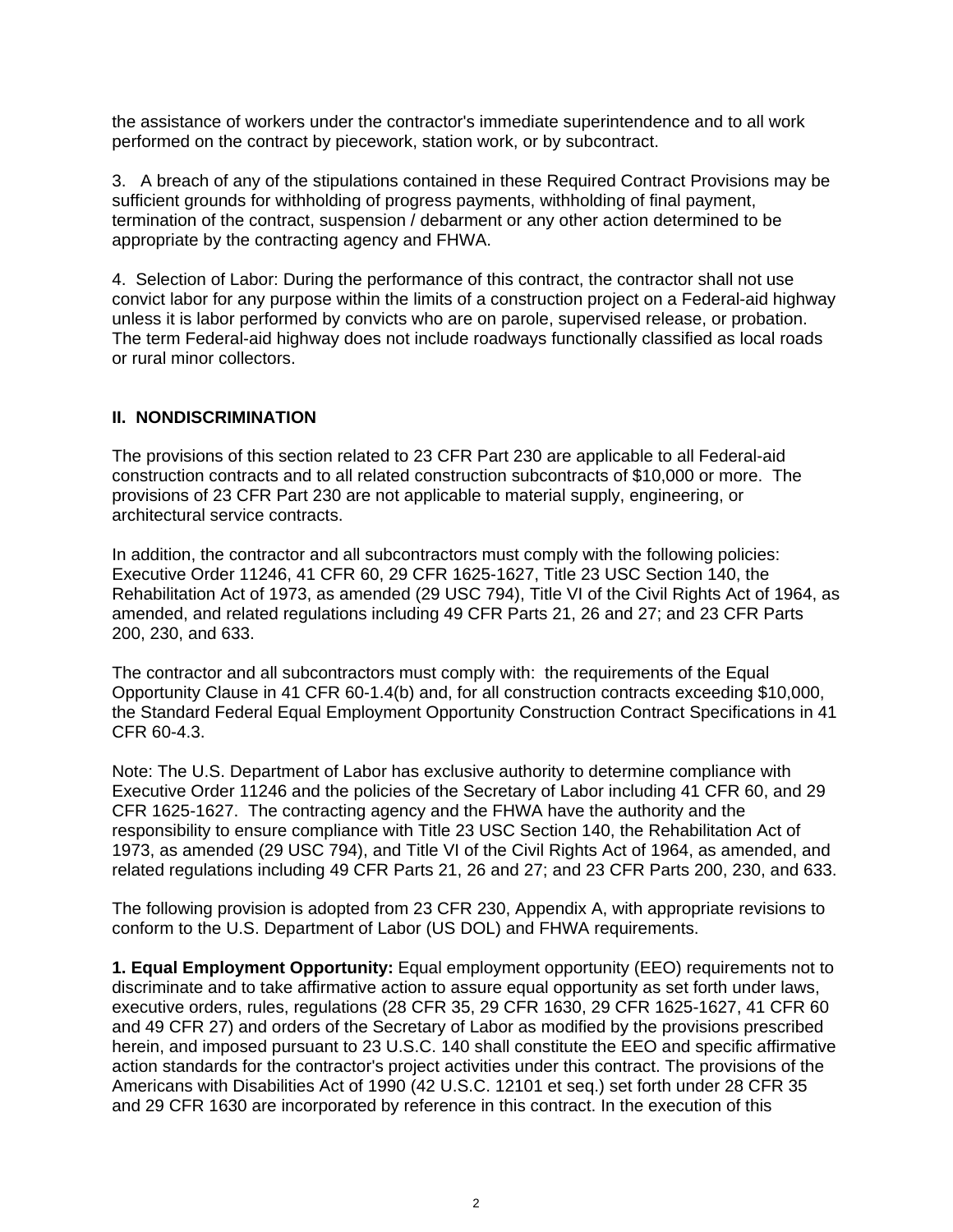contract, the contractor agrees to comply with the following minimum specific requirement activities of EEO:

a. The contractor will work with the contracting agency and the Federal Government to ensure that it has made every good faith effort to provide equal opportunity with respect to all of its terms and conditions of employment and in their review of activities under the contract.

b. The contractor will accept as its operating policy the following statement:

"It is the policy of this Company to assure that applicants are employed, and that employees are treated during employment, without regard to their race, religion, sex, color, national origin, age or disability. Such action shall include: employment, upgrading, demotion, or transfer; recruitment or recruitment advertising; layoff or termination; rates of pay or other forms of compensation; and selection for training, including apprenticeship, pre-apprenticeship, and/or on-the-job training."

**2. EEO Officer:** The contractor will designate and make known to the contracting officers an EEO Officer who will have the responsibility for and must be capable of effectively administering and promoting an active EEO program and who must be assigned adequate authority and responsibility to do so.

**3. Dissemination of Policy:** All members of the contractor's staff who are authorized to hire, supervise, promote, and discharge employees, or who recommend such action, or who are substantially involved in such action, will be made fully cognizant of, and will implement, the contractor's EEO policy and contractual responsibilities to provide EEO in each grade and classification of employment. To ensure that the above agreement will be met, the following actions will be taken as a minimum:

a. Periodic meetings of supervisory and personnel office employees will be conducted before the start of work and then not less often than once every six months, at which time the contractor's EEO policy and its implementation will be reviewed and explained. The meetings will be conducted by the EEO Officer.

b. All new supervisory or personnel office employees will be given a thorough indoctrination by the EEO Officer, covering all major aspects of the contractor's EEO obligations within thirty days following their reporting for duty with the contractor.

c. All personnel who are engaged in direct recruitment for the project will be instructed by the EEO Officer in the contractor's procedures for locating and hiring minorities and women.

d. Notices and posters setting forth the contractor's EEO policy will be placed in areas readily accessible to employees, applicants for employment and potential employees.

e. The contractor's EEO policy and the procedures to implement such policy will be brought to the attention of employees by means of meetings, employee handbooks, or other appropriate means.

**4. Recruitment:** When advertising for employees, the contractor will include in all advertisements for employees the notation: "An Equal Opportunity Employer." All such advertisements will be placed in publications having a large circulation among minorities and women in the area from which the project work force would normally be derived.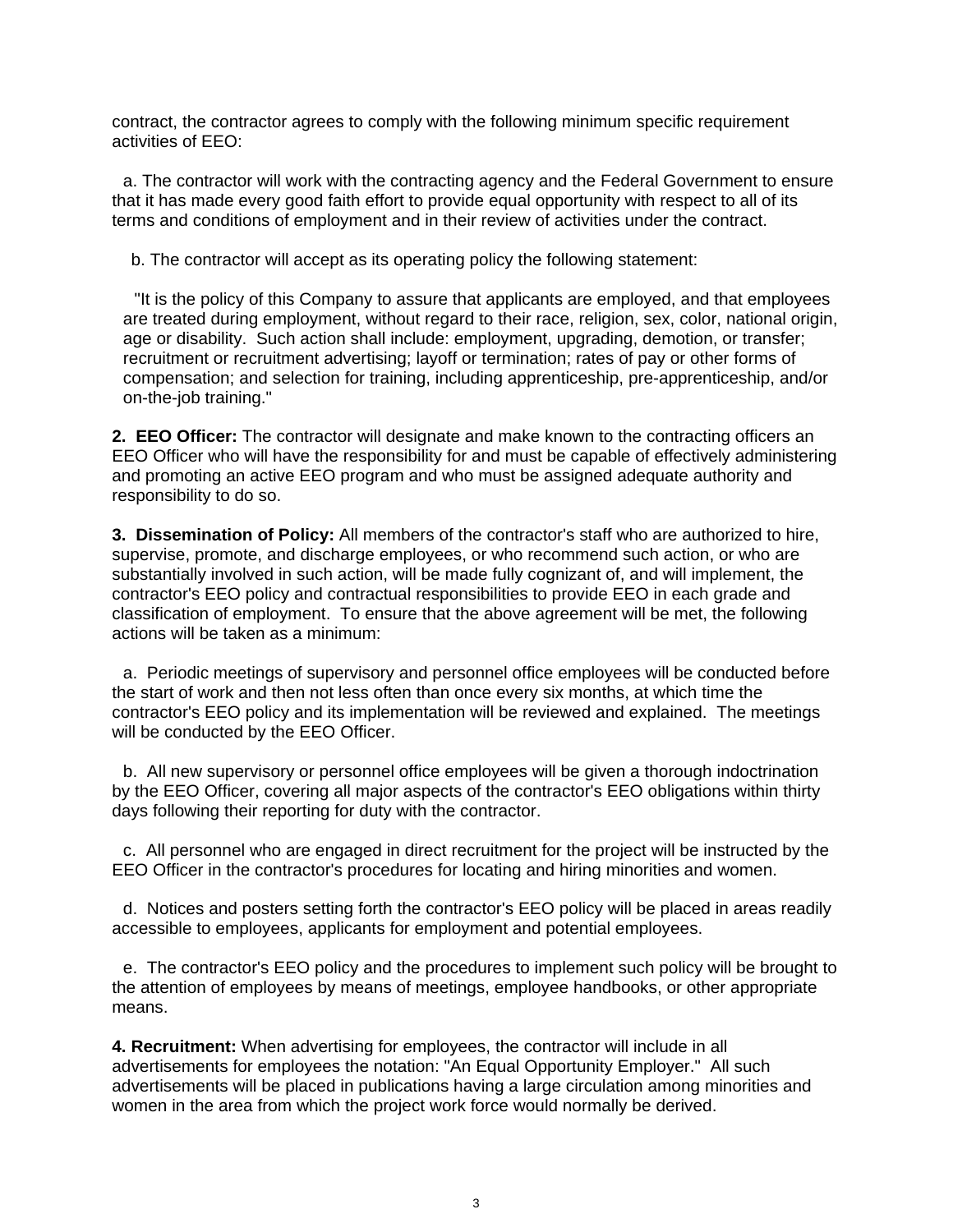a. The contractor will, unless precluded by a valid bargaining agreement, conduct systematic and direct recruitment through public and private employee referral sources likely to yield qualified minorities and women. To meet this requirement, the contractor will identify sources of potential minority group employees, and establish with such identified sources procedures whereby minority and women applicants may be referred to the contractor for employment consideration.

b. In the event the contractor has a valid bargaining agreement providing for exclusive hiring hall referrals, the contractor is expected to observe the provisions of that agreement to the extent that the system meets the contractor's compliance with EEO contract provisions. Where implementation of such an agreement has the effect of discriminating against minorities or women, or obligates the contractor to do the same, such implementation violates Federal nondiscrimination provisions.

c. The contractor will encourage its present employees to refer minorities and women as applicants for employment. Information and procedures with regard to referring such applicants will be discussed with employees.

**5. Personnel Actions:** Wages, working conditions, and employee benefits shall be established and administered, and personnel actions of every type, including hiring, upgrading, promotion, transfer, demotion, layoff, and termination, shall be taken without regard to race, color, religion, sex, national origin, age or disability. The following procedures shall be followed:

a. The contractor will conduct periodic inspections of project sites to insure that working conditions and employee facilities do not indicate discriminatory treatment of project site personnel.

b. The contractor will periodically evaluate the spread of wages paid within each classification to determine any evidence of discriminatory wage practices.

c. The contractor will periodically review selected personnel actions in depth to determine whether there is evidence of discrimination. Where evidence is found, the contractor will promptly take corrective action. If the review indicates that the discrimination may extend beyond the actions reviewed, such corrective action shall include all affected persons.

d. The contractor will promptly investigate all complaints of alleged discrimination made to the contractor in connection with its obligations under this contract, will attempt to resolve such complaints, and will take appropriate corrective action within a reasonable time. If the investigation indicates that the discrimination may affect persons other than the complainant, such corrective action shall include such other persons. Upon completion of each investigation, the contractor will inform every complainant of all of their avenues of appeal.

#### **6. Training and Promotion:**

a. The contractor will assist in locating, qualifying, and increasing the skills of minorities and women who are applicants for employment or current employees. Such efforts should be aimed at developing full journey level status employees in the type of trade or job classification involved.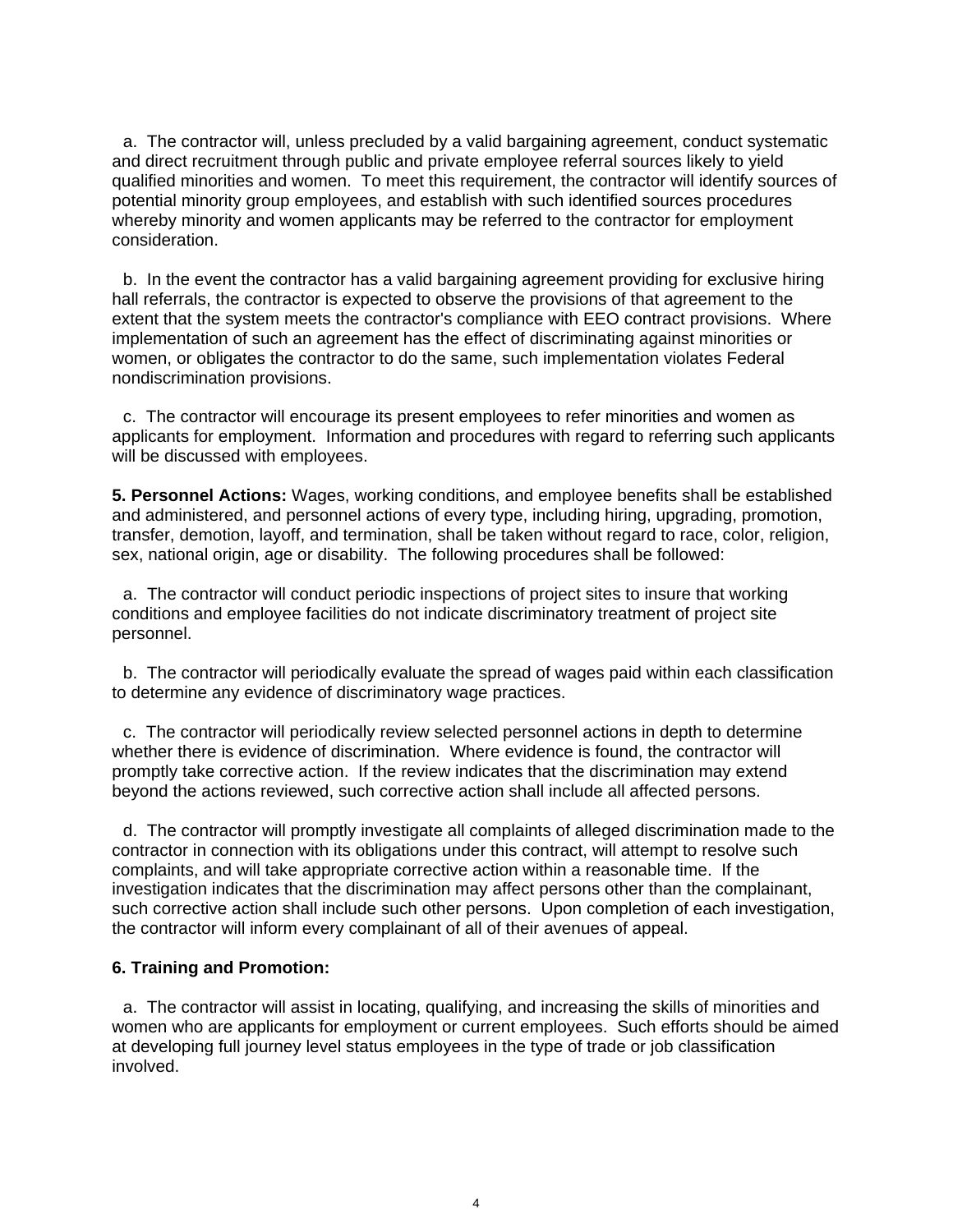b. Consistent with the contractor's work force requirements and as permissible under Federal and State regulations, the contractor shall make full use of training programs, i.e., apprenticeship, and on-the-job training programs for the geographical area of contract performance. In the event a special provision for training is provided under this contract, this subparagraph will be superseded as indicated in the special provision. The contracting agency may reserve training positions for persons who receive welfare assistance in accordance with 23 U.S.C. 140(a).

c. The contractor will advise employees and applicants for employment of available training programs and entrance requirements for each.

d. The contractor will periodically review the training and promotion potential of employees who are minorities and women and will encourage eligible employees to apply for such training and promotion.

**7. Unions:** If the contractor relies in whole or in part upon unions as a source of employees, the contractor will use good faith efforts to obtain the cooperation of such unions to increase opportunities for minorities and women. Actions by the contractor, either directly or through a contractor's association acting as agent, will include the procedures set forth below:

a. The contractor will use good faith efforts to develop, in cooperation with the unions, joint training programs aimed toward qualifying more minorities and women for membership in the unions and increasing the skills of minorities and women so that they may qualify for higher paying employment.

b. The contractor will use good faith efforts to incorporate an EEO clause into each union agreement to the end that such union will be contractually bound to refer applicants without regard to their race, color, religion, sex, national origin, age or disability.

c. The contractor is to obtain information as to the referral practices and policies of the labor union except that to the extent such information is within the exclusive possession of the labor union and such labor union refuses to furnish such information to the contractor, the contractor shall so certify to the contracting agency and shall set forth what efforts have been made to obtain such information.

d. In the event the union is unable to provide the contractor with a reasonable flow of referrals within the time limit set forth in the collective bargaining agreement, the contractor will, through independent recruitment efforts, fill the employment vacancies without regard to race, color, religion, sex, national origin, age or disability; making full efforts to obtain qualified and/or qualifiable minorities and women. The failure of a union to provide sufficient referrals (even though it is obligated to provide exclusive referrals under the terms of a collective bargaining agreement) does not relieve the contractor from the requirements of this paragraph. In the event the union referral practice prevents the contractor from meeting the obligations pursuant to Executive Order 11246, as amended, and these special provisions, such contractor shall immediately notify the contracting agency.

**8. Reasonable Accommodation for Applicants / Employees with Disabilities:** The contractor must be familiar with the requirements for and comply with the Americans with Disabilities Act and all rules and regulations established there under. Employers must provide reasonable accommodation in all employment activities unless to do so would cause an undue hardship.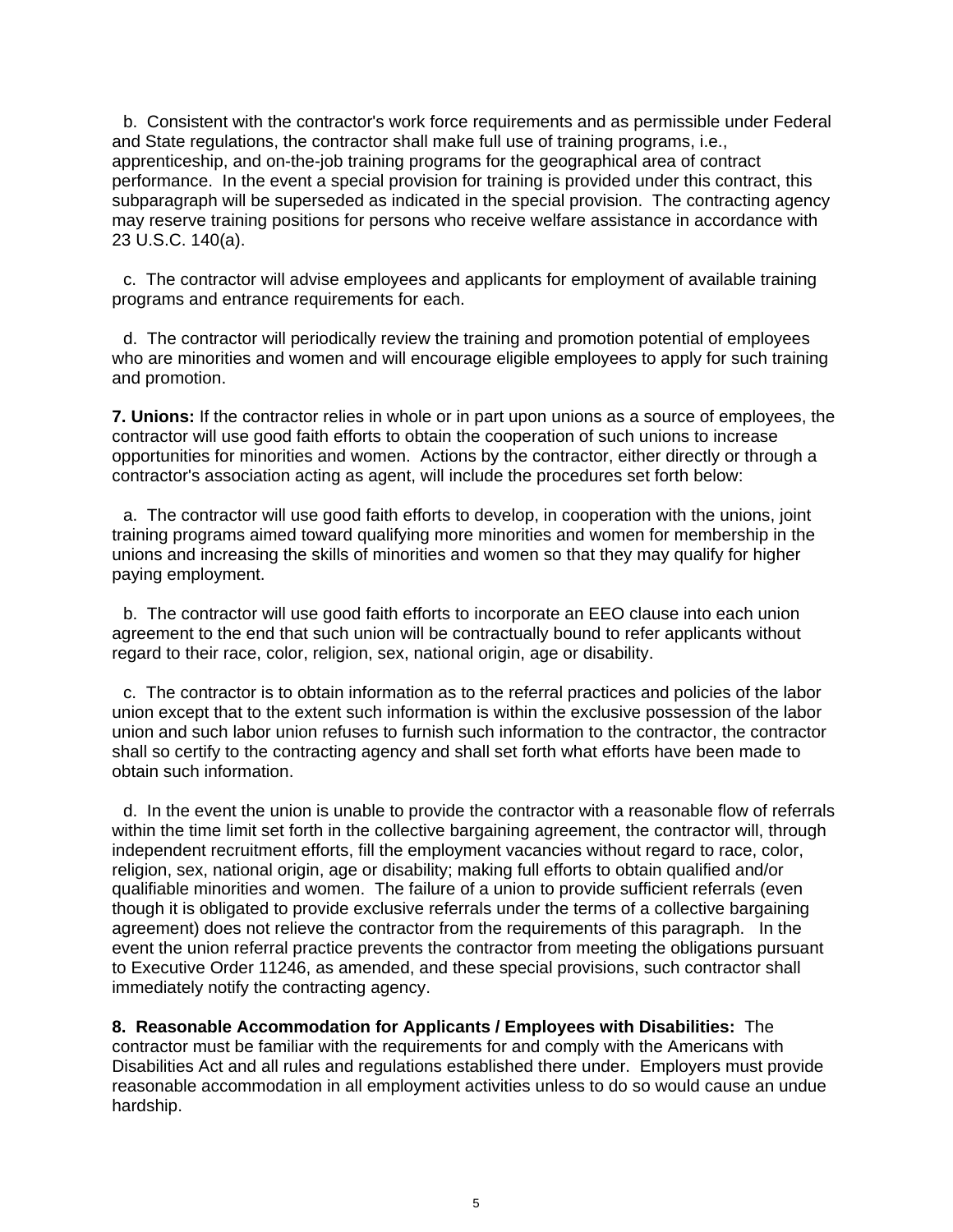**9. Selection of Subcontractors, Procurement of Materials and Leasing of Equipment:** The contractor shall not discriminate on the grounds of race, color, religion, sex, national origin, age or disability in the selection and retention of subcontractors, including procurement of materials and leases of equipment. The contractor shall take all necessary and reasonable steps to ensure nondiscrimination in the administration of this contract.

a. The contractor shall notify all potential subcontractors and suppliers and lessors of their EEO obligations under this contract.

b. The contractor will use good faith efforts to ensure subcontractor compliance with their EEO obligations.

#### **10. Assurance Required by 49 CFR 26.13(b):**

a. The requirements of 49 CFR Part 26 and the State DOT's U.S. DOT-approved DBE program are incorporated by reference.

b. The contractor or subcontractor shall not discriminate on the basis of race, color, national origin, or sex in the performance of this contract. The contractor shall carry out applicable requirements of 49 CFR Part 26 in the award and administration of DOT-assisted contracts. Failure by the contractor to carry out these requirements is a material breach of this contract, which may result in the termination of this contract or such other remedy as the contracting agency deems appropriate.

**11. Records and Reports:** The contractor shall keep such records as necessary to document compliance with the EEO requirements. Such records shall be retained for a period of three years following the date of the final payment to the contractor for all contract work and shall be available at reasonable times and places for inspection by authorized representatives of the contracting agency and the FHWA.

a. The records kept by the contractor shall document the following:

 (1) The number and work hours of minority and non-minority group members and women employed in each work classification on the project;

(2) The progress and efforts being made in cooperation with unions, when applicable, to increase employment opportunities for minorities and women; and

(3) The progress and efforts being made in locating, hiring, training, qualifying, and upgrading minorities and women;

b. The contractors and subcontractors will submit an annual report to the contracting agency each July for the duration of the project, indicating the number of minority, women, and nonminority group employees currently engaged in each work classification required by the contract work. This information is to be reported on Form FHWA-1391. The staffing data should represent the project work force on board in all or any part of the last payroll period preceding the end of July. If on-the-job training is being required by special provision, the contractor will be required to collect and report training data. The employment data should reflect the work force on board during all or any part of the last payroll period preceding the end of July.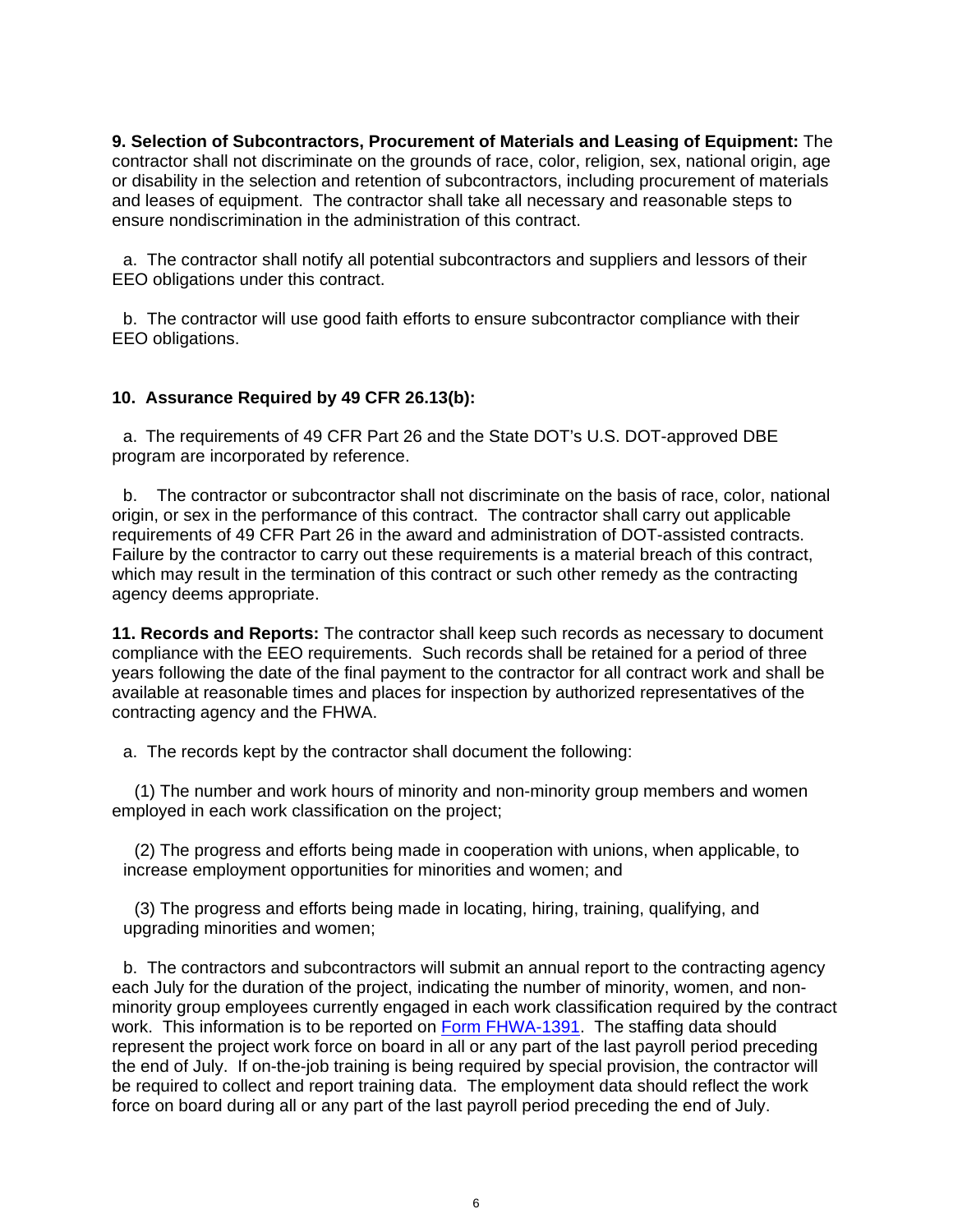## **III. NONSEGREGATED FACILITIES**

This provision is applicable to all Federal-aid construction contracts and to all related construction subcontracts of \$10,000 or more.

The contractor must ensure that facilities provided for employees are provided in such a manner that segregation on the basis of race, color, religion, sex, or national origin cannot result. The contractor may neither require such segregated use by written or oral policies nor tolerate such use by employee custom. The contractor's obligation extends further to ensure that its employees are not assigned to perform their services at any location, under the contractor's control, where the facilities are segregated. The term "facilities" includes waiting rooms, work areas, restaurants and other eating areas, time clocks, restrooms, washrooms, locker rooms, and other storage or dressing areas, parking lots, drinking fountains, recreation or entertainment areas, transportation, and housing provided for employees. The contractor shall provide separate or single-user restrooms and necessary dressing or sleeping areas to assure privacy between sexes.

# **IV. DAVIS-BACON AND RELATED ACT PROVISIONS**

This section is applicable to all Federal-aid construction projects exceeding \$2,000 and to all related subcontracts and lower-tier subcontracts (regardless of subcontract size). The requirements apply to all projects located within the right-of-way of a roadway that is functionally classified as Federal-aid highway. This excludes roadways functionally classified as local roads or rural minor collectors, which are exempt. Contracting agencies may elect to apply these requirements to other projects.

The following provisions are from the U.S. Department of Labor regulations in 29 CFR 5.5 "Contract provisions and related matters" with minor revisions to conform to the FHWA-1273 format and FHWA program requirements.

## **1. Minimum wages**

a. All laborers and mechanics employed or working upon the site of the work, will be paid unconditionally and not less often than once a week, and without subsequent deduction or rebate on any account (except such payroll deductions as are permitted by regulations issued by the Secretary of Labor under the Copeland Act (29 CFR part 3)), the full amount of wages and bona fide fringe benefits (or cash equivalents thereof) due at time of payment computed at rates not less than those contained in the wage determination of the Secretary of Labor which is attached hereto and made a part hereof, regardless of any contractual relationship which may be alleged to exist between the contractor and such laborers and mechanics.

Contributions made or costs reasonably anticipated for bona fide fringe benefits under section 1(b)(2) of the Davis-Bacon Act on behalf of laborers or mechanics are considered wages paid to such laborers or mechanics, subject to the provisions of paragraph 1.d. of this section; also, regular contributions made or costs incurred for more than a weekly period (but not less often than quarterly) under plans, funds, or programs which cover the particular weekly period, are deemed to be constructively made or incurred during such weekly period. Such laborers and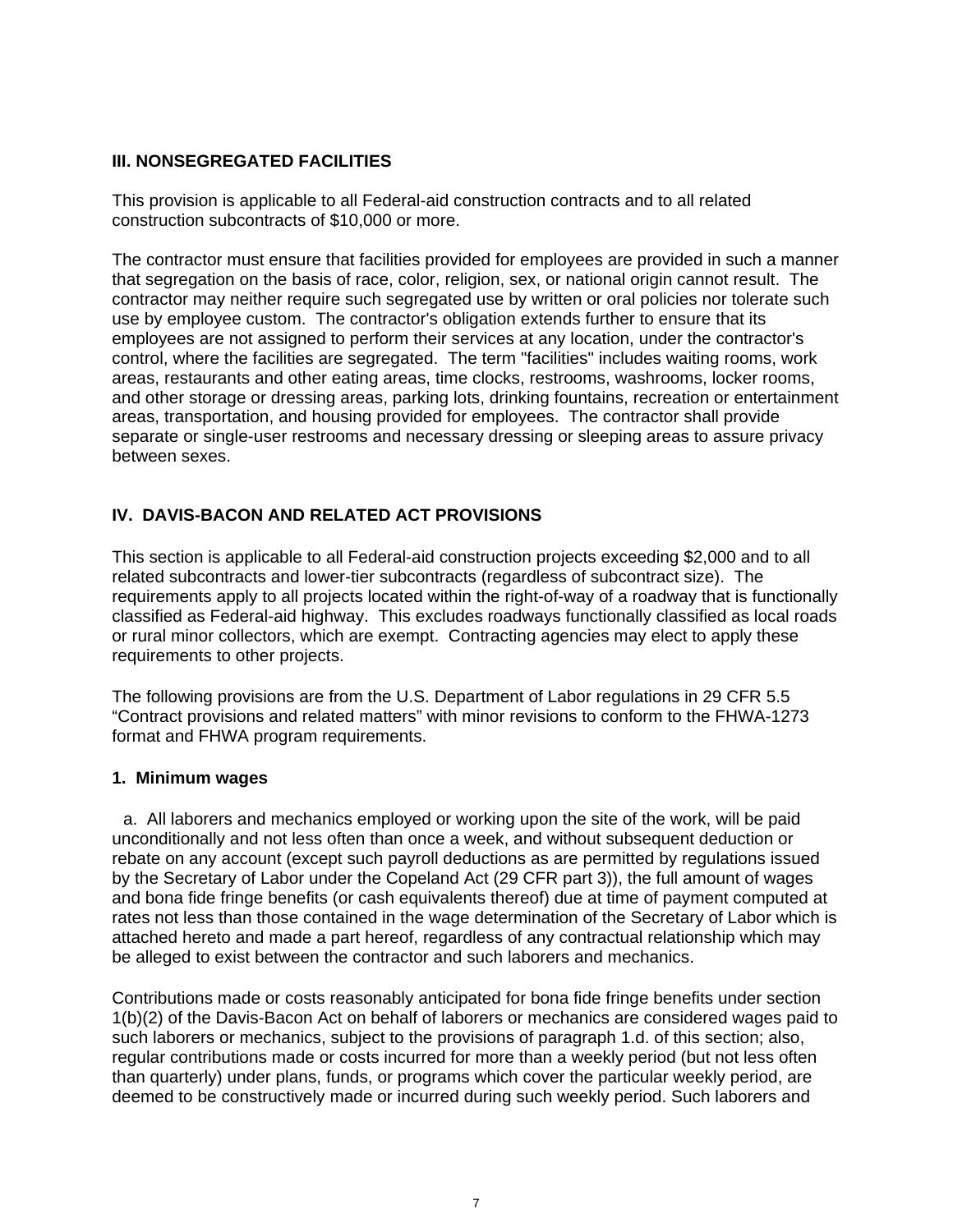mechanics shall be paid the appropriate wage rate and fringe benefits on the wage determination for the classification of work actually performed, without regard to skill, except as provided in 29 CFR 5.5(a)(4). Laborers or mechanics performing work in more than one classification may be compensated at the rate specified for each classification for the time actually worked therein: Provided, That the employer's payroll records accurately set forth the time spent in each classification in which work is performed. The wage determination (including any additional classification and wage rates conformed under paragraph 1.b. of this section) and the Davis-Bacon poster (WH–1321) shall be posted at all times by the contractor and its subcontractors at the site of the work in a prominent and accessible place where it can be easily seen by the workers.

b. (1) The contracting officer shall require that any class of laborers or mechanics, including helpers, which is not listed in the wage determination and which is to be employed under the contract shall be classified in conformance with the wage determination. The contracting officer shall approve an additional classification and wage rate and fringe benefits therefore only when the following criteria have been met:

(i) The work to be performed by the classification requested is not performed by a classification in the wage determination; and

(ii) The classification is utilized in the area by the construction industry; and

(iii) The proposed wage rate, including any bona fide fringe benefits, bears a reasonable relationship to the wage rates contained in the wage determination.

(2) If the contractor and the laborers and mechanics to be employed in the classification (if known), or their representatives, and the contracting officer agree on the classification and wage rate (including the amount designated for fringe benefits where appropriate), a report of the action taken shall be sent by the contracting officer to the Administrator of the Wage and Hour Division, Employment Standards Administration, U.S. Department of Labor, Washington, DC 20210. The Administrator, or an authorized representative, will approve, modify, or disapprove every additional classification action within 30 days of receipt and so advise the contracting officer or will notify the contracting officer within the 30-day period that additional time is necessary.

(3) In the event the contractor, the laborers or mechanics to be employed in the classification or their representatives, and the contracting officer do not agree on the proposed classification and wage rate (including the amount designated for fringe benefits, where appropriate), the contracting officer shall refer the questions, including the views of all interested parties and the recommendation of the contracting officer, to the Wage and Hour Administrator for determination. The Wage and Hour Administrator, or an authorized representative, will issue a determination within 30 days of receipt and so advise the contracting officer or will notify the contracting officer within the 30-day period that additional time is necessary.

(4) The wage rate (including fringe benefits where appropriate) determined pursuant to paragraphs 1.b.(2) or 1.b.(3) of this section, shall be paid to all workers performing work in the classification under this contract from the first day on which work is performed in the classification.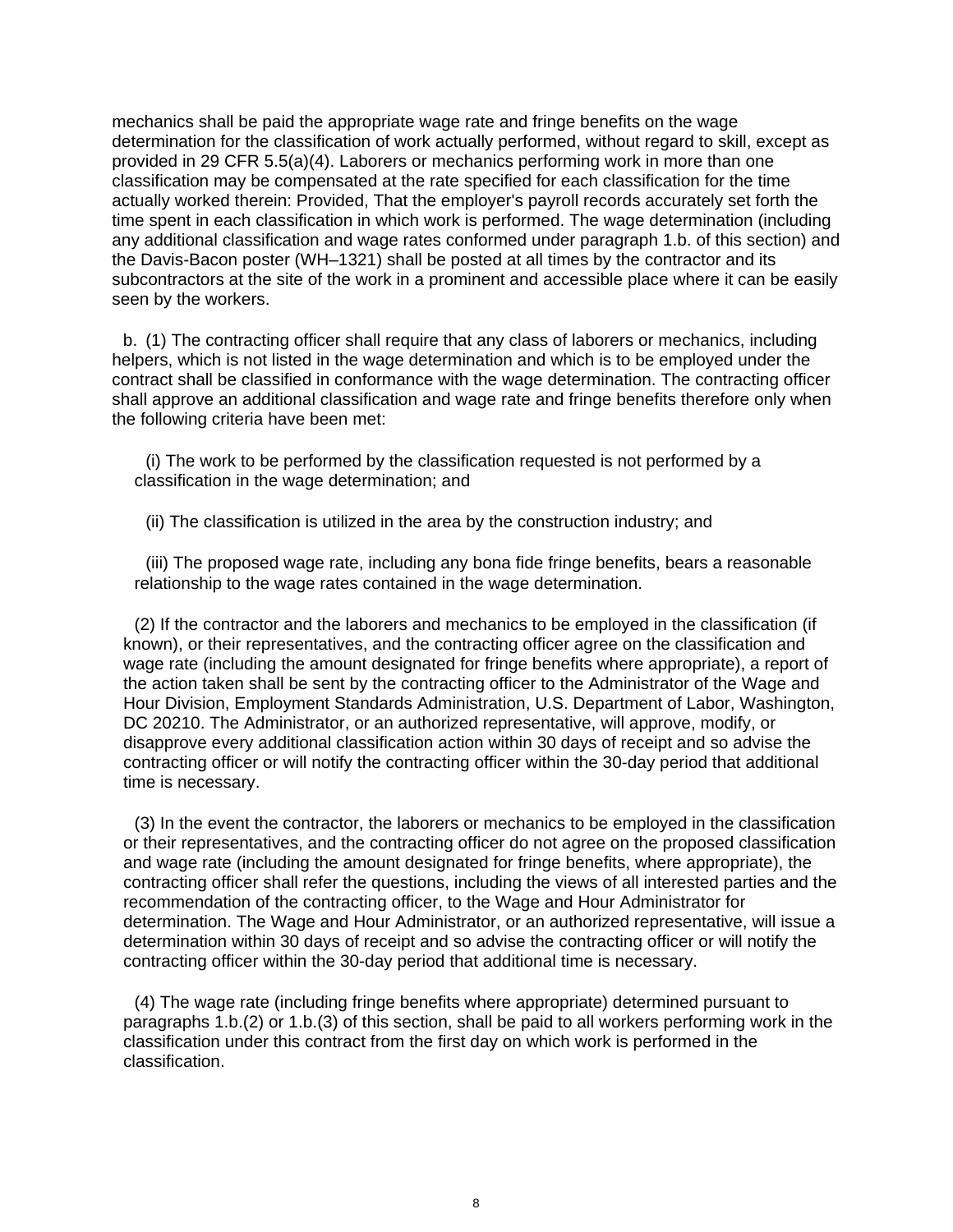c. Whenever the minimum wage rate prescribed in the contract for a class of laborers or mechanics includes a fringe benefit which is not expressed as an hourly rate, the contractor shall either pay the benefit as stated in the wage determination or shall pay another bona fide fringe benefit or an hourly cash equivalent thereof.

d. If the contractor does not make payments to a trustee or other third person, the contractor may consider as part of the wages of any laborer or mechanic the amount of any costs reasonably anticipated in providing bona fide fringe benefits under a plan or program, Provided, That the Secretary of Labor has found, upon the written request of the contractor, that the applicable standards of the Davis-Bacon Act have been met. The Secretary of Labor may require the contractor to set aside in a separate account assets for the meeting of obligations under the plan or program.

## **2. Withholding**

The contracting agency shall upon its own action or upon written request of an authorized representative of the Department of Labor, withhold or cause to be withheld from the contractor under this contract, or any other Federal contract with the same prime contractor, or any other federally-assisted contract subject to Davis-Bacon prevailing wage requirements, which is held by the same prime contractor, so much of the accrued payments or advances as may be considered necessary to pay laborers and mechanics, including apprentices, trainees, and helpers, employed by the contractor or any subcontractor the full amount of wages required by the contract. In the event of failure to pay any laborer or mechanic, including any apprentice, trainee, or helper, employed or working on the site of the work, all or part of the wages required by the contract, the contracting agency may, after written notice to the contractor, take such action as may be necessary to cause the suspension of any further payment, advance, or guarantee of funds until such violations have ceased.

#### **3. Payrolls and basic records**

a. Payrolls and basic records relating thereto shall be maintained by the contractor during the course of the work and preserved for a period of three years thereafter for all laborers and mechanics working at the site of the work. Such records shall contain the name, address, and social security number of each such worker, his or her correct classification, hourly rates of wages paid (including rates of contributions or costs anticipated for bona fide fringe benefits or cash equivalents thereof of the types described in section 1(b)(2)(B) of the Davis-Bacon Act), daily and weekly number of hours worked, deductions made and actual wages paid. Whenever the Secretary of Labor has found under 29 CFR 5.5(a)(1)(iv) that the wages of any laborer or mechanic include the amount of any costs reasonably anticipated in providing benefits under a plan or program described in section 1(b)(2)(B) of the Davis-Bacon Act, the contractor shall maintain records which show that the commitment to provide such benefits is enforceable, that the plan or program is financially responsible, and that the plan or program has been communicated in writing to the laborers or mechanics affected, and records which show the costs anticipated or the actual cost incurred in providing such benefits. Contractors employing apprentices or trainees under approved programs shall maintain written evidence of the registration of apprenticeship programs and certification of trainee programs, the registration of the apprentices and trainees, and the ratios and wage rates prescribed in the applicable programs.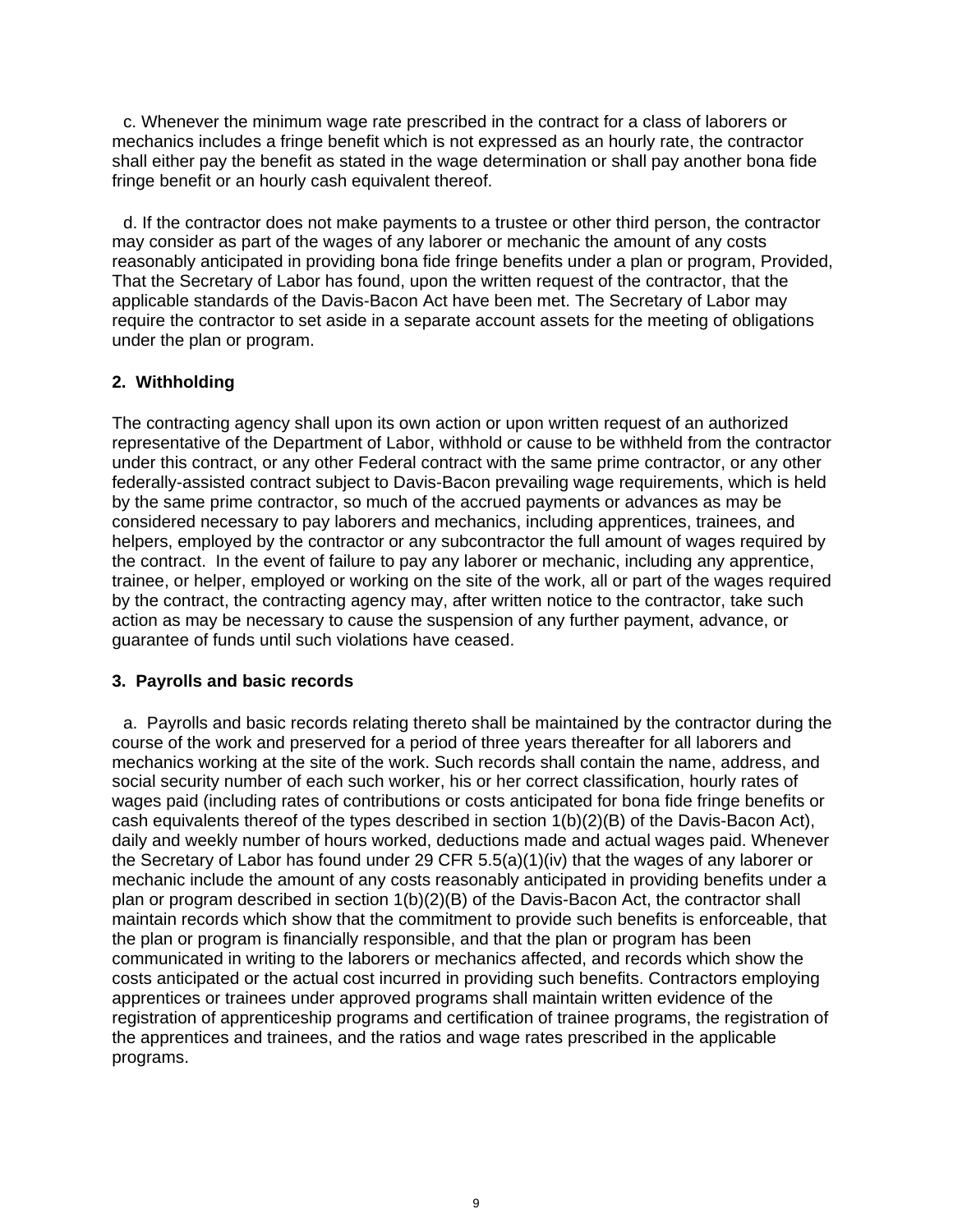b. (1) The contractor shall submit weekly for each week in which any contract work is performed a copy of all payrolls to the contracting agency. The payrolls submitted shall set out accurately and completely all of the information required to be maintained under 29 CFR 5.5(a)(3)(i), except that full social security numbers and home addresses shall not be included on weekly transmittals. Instead the payrolls shall only need to include an individually identifying number for each employee ( e.g. , the last four digits of the employee's social security number). The required weekly payroll information may be submitted in any form desired. Optional Form WH–347 is available for this purpose from the Wage and Hour Division Web site at http://www.dol.gov/esa/whd/forms/wh347instr.htm or its successor site. The prime contractor is responsible for the submission of copies of payrolls by all subcontractors. Contractors and subcontractors shall maintain the full social security number and current address of each covered worker, and shall provide them upon request to the contracting agency for transmission to the State DOT, the FHWA or the Wage and Hour Division of the Department of Labor for purposes of an investigation or audit of compliance with prevailing wage requirements. It is not a violation of this section for a prime contractor to require a subcontractor to provide addresses and social security numbers to the prime contractor for its own records, without weekly submission to the contracting agency..

(2) Each payroll submitted shall be accompanied by a "Statement of Compliance," signed by the contractor or subcontractor or his or her agent who pays or supervises the payment of the persons employed under the contract and shall certify the following:

(i) That the payroll for the payroll period contains the information required to be provided under §5.5 (a)(3)(ii) of Regulations, 29 CFR part 5, the appropriate information is being maintained under §5.5 (a)(3)(i) of Regulations, 29 CFR part 5, and that such information is correct and complete;

(ii) That each laborer or mechanic (including each helper, apprentice, and trainee) employed on the contract during the payroll period has been paid the full weekly wages earned, without rebate, either directly or indirectly, and that no deductions have been made either directly or indirectly from the full wages earned, other than permissible deductions as set forth in Regulations, 29 CFR part 3;

(iii) That each laborer or mechanic has been paid not less than the applicable wage rates and fringe benefits or cash equivalents for the classification of work performed, as specified in the applicable wage determination incorporated into the contract.

(3) The weekly submission of a properly executed certification set forth on the reverse side of Optional Form WH–347 shall satisfy the requirement for submission of the "Statement of Compliance" required by paragraph 3.b.(2) of this section.

(4) The falsification of any of the above certifications may subject the contractor or subcontractor to civil or criminal prosecution under section 1001 of title 18 and section 231 of title 31 of the United States Code.

c. The contractor or subcontractor shall make the records required under paragraph 3.a. of this section available for inspection, copying, or transcription by authorized representatives of the contracting agency, the State DOT, the FHWA, or the Department of Labor, and shall permit such representatives to interview employees during working hours on the job. If the contractor or subcontractor fails to submit the required records or to make them available, the FHWA may,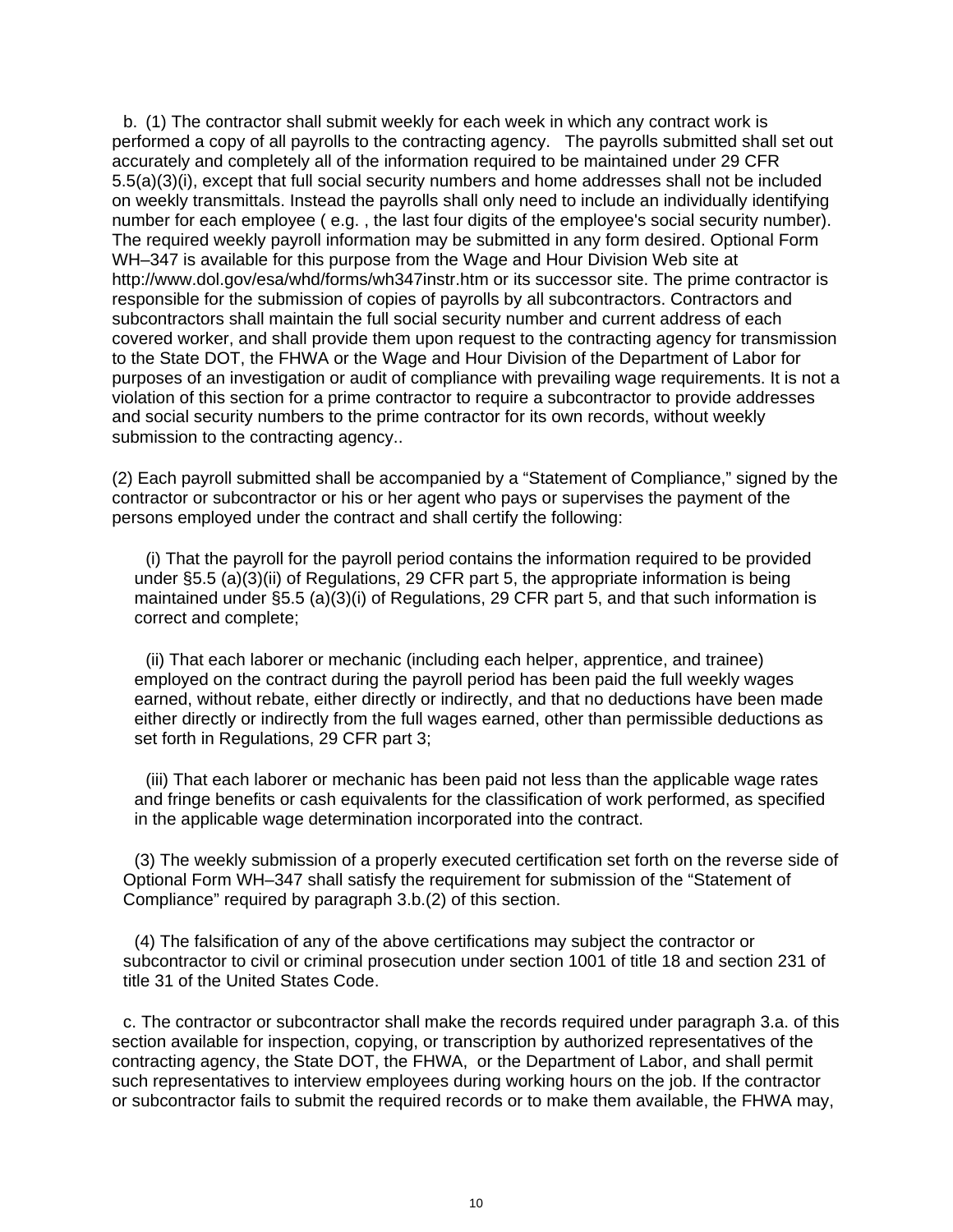after written notice to the contractor, the contracting agency or the State DOT, take such action as may be necessary to cause the suspension of any further payment, advance, or guarantee of funds. Furthermore, failure to submit the required records upon request or to make such records available may be grounds for debarment action pursuant to 29 CFR 5.12.

## **4. Apprentices and trainees**

a. Apprentices (programs of the USDOL).

Apprentices will be permitted to work at less than the predetermined rate for the work they performed when they are employed pursuant to and individually registered in a bona fide apprenticeship program registered with the U.S. Department of Labor, Employment and Training Administration, Office of Apprenticeship Training, Employer and Labor Services, or with a State Apprenticeship Agency recognized by the Office, or if a person is employed in his or her first 90 days of probationary employment as an apprentice in such an apprenticeship program, who is not individually registered in the program, but who has been certified by the Office of Apprenticeship Training, Employer and Labor Services or a State Apprenticeship Agency (where appropriate) to be eligible for probationary employment as an apprentice.

 The allowable ratio of apprentices to journeymen on the job site in any craft classification shall not be greater than the ratio permitted to the contractor as to the entire work force under the registered program. Any worker listed on a payroll at an apprentice wage rate, who is not registered or otherwise employed as stated above, shall be paid not less than the applicable wage rate on the wage determination for the classification of work actually performed. In addition, any apprentice performing work on the job site in excess of the ratio permitted under the registered program shall be paid not less than the applicable wage rate on the wage determination for the work actually performed. Where a contractor is performing construction on a project in a locality other than that in which its program is registered, the ratios and wage rates (expressed in percentages of the journeyman's hourly rate) specified in the contractor's or subcontractor's registered program shall be observed.

 Every apprentice must be paid at not less than the rate specified in the registered program for the apprentice's level of progress, expressed as a percentage of the journeymen hourly rate specified in the applicable wage determination. Apprentices shall be paid fringe benefits in accordance with the provisions of the apprenticeship program. If the apprenticeship program does not specify fringe benefits, apprentices must be paid the full amount of fringe benefits listed on the wage determination for the applicable classification. If the Administrator determines that a different practice prevails for the applicable apprentice classification, fringes shall be paid in accordance with that determination.

In the event the Office of Apprenticeship Training, Employer and Labor Services, or a State Apprenticeship Agency recognized by the Office, withdraws approval of an apprenticeship program, the contractor will no longer be permitted to utilize apprentices at less than the applicable predetermined rate for the work performed until an acceptable program is approved.

b. Trainees (programs of the USDOL).

Except as provided in 29 CFR 5.16, trainees will not be permitted to work at less than the predetermined rate for the work performed unless they are employed pursuant to and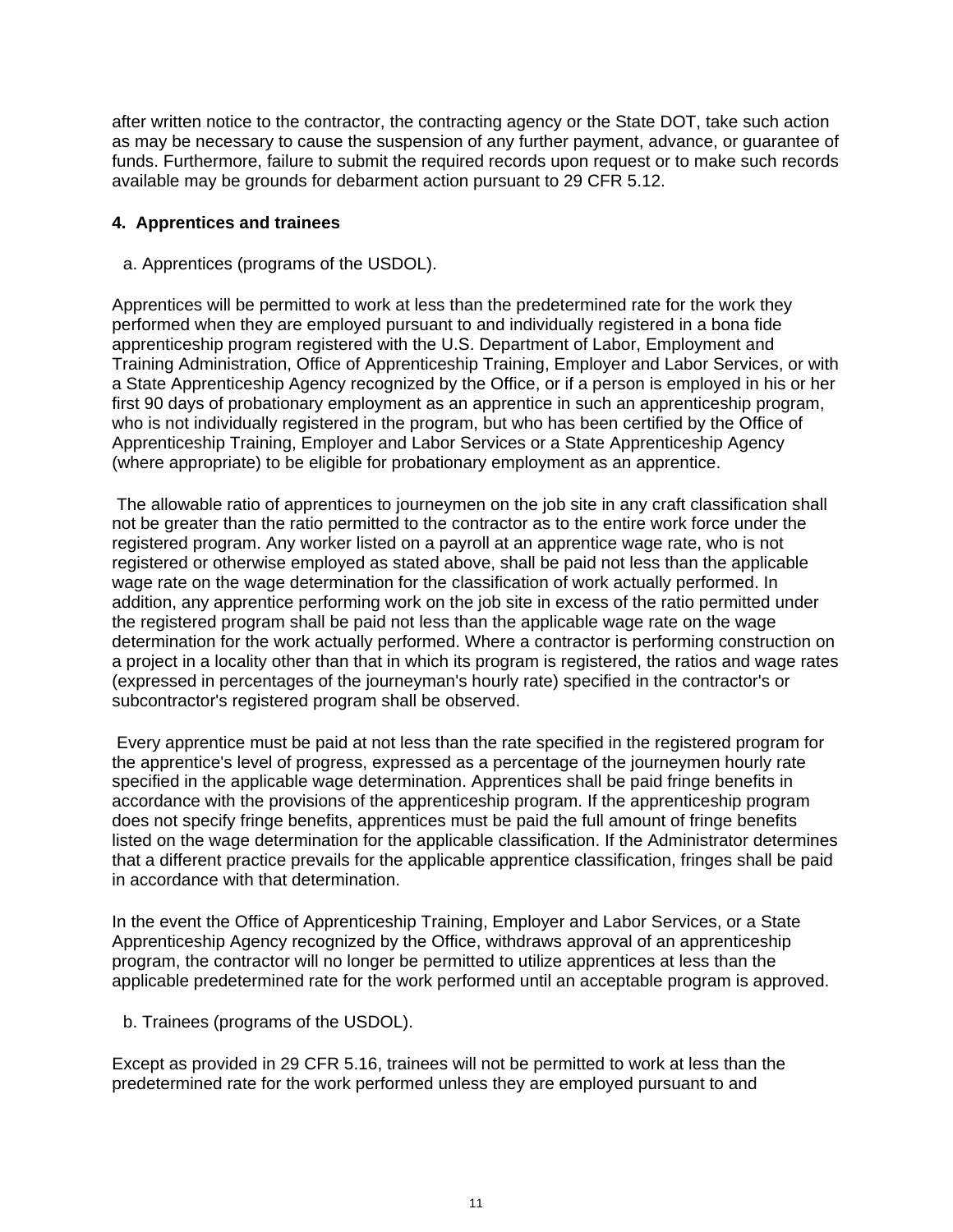individually registered in a program which has received prior approval, evidenced by formal certification by the U.S. Department of Labor, Employment and Training Administration.

The ratio of trainees to journeymen on the job site shall not be greater than permitted under the plan approved by the Employment and Training Administration.

Every trainee must be paid at not less than the rate specified in the approved program for the trainee's level of progress, expressed as a percentage of the journeyman hourly rate specified in the applicable wage determination. Trainees shall be paid fringe benefits in accordance with the provisions of the trainee program. If the trainee program does not mention fringe benefits, trainees shall be paid the full amount of fringe benefits listed on the wage determination unless the Administrator of the Wage and Hour Division determines that there is an apprenticeship program associated with the corresponding journeyman wage rate on the wage determination which provides for less than full fringe benefits for apprentices. Any employee listed on the payroll at a trainee rate who is not registered and participating in a training plan approved by the Employment and Training Administration shall be paid not less than the applicable wage rate on the wage determination for the classification of work actually performed. In addition, any trainee performing work on the job site in excess of the ratio permitted under the registered program shall be paid not less than the applicable wage rate on the wage determination for the work actually performed.

In the event the Employment and Training Administration withdraws approval of a training program, the contractor will no longer be permitted to utilize trainees at less than the applicable predetermined rate for the work performed until an acceptable program is approved.

c. Equal employment opportunity. The utilization of apprentices, trainees and journeymen under this part shall be in conformity with the equal employment opportunity requirements of Executive Order 11246, as amended, and 29 CFR part 30.

d. Apprentices and Trainees (programs of the U.S. DOT).

Apprentices and trainees working under apprenticeship and skill training programs which have been certified by the Secretary of Transportation as promoting EEO in connection with Federalaid highway construction programs are not subject to the requirements of paragraph 4 of this Section IV. The straight time hourly wage rates for apprentices and trainees under such programs will be established by the particular programs. The ratio of apprentices and trainees to journeymen shall not be greater than permitted by the terms of the particular program.

**5. Compliance with Copeland Act requirements.** The contractor shall comply with the requirements of 29 CFR part 3, which are incorporated by reference in this contract.

**6. Subcontracts.** The contractor or subcontractor shall insert Form FHWA-1273 in any subcontracts and also require the subcontractors to include Form FHWA-1273 in any lower tier subcontracts. The prime contractor shall be responsible for the compliance by any subcontractor or lower tier subcontractor with all the contract clauses in 29 CFR 5.5.

**7. Contract termination: debarment.** A breach of the contract clauses in 29 CFR 5.5 may be grounds for termination of the contract, and for debarment as a contractor and a subcontractor as provided in 29 CFR 5.12.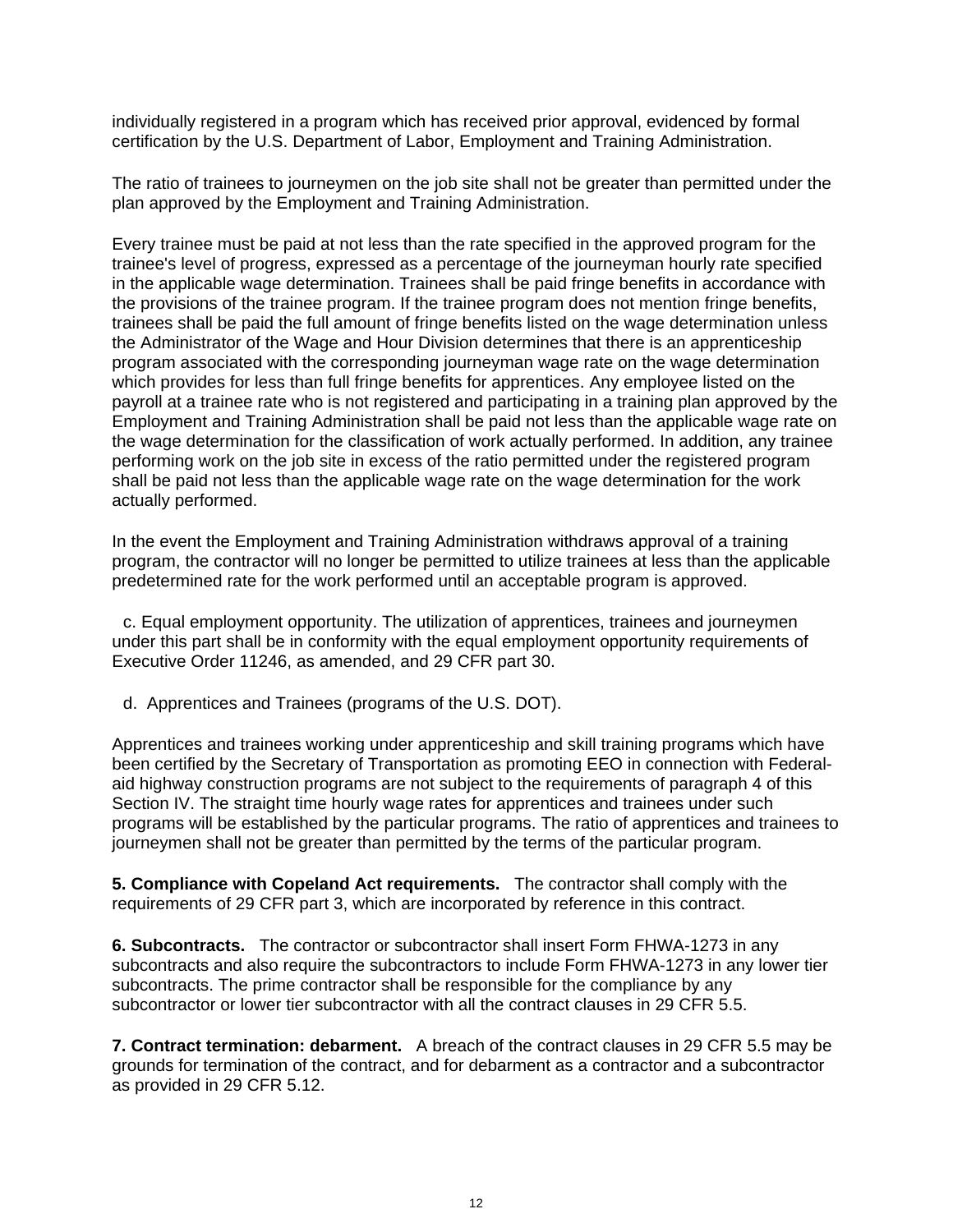**8. Compliance with Davis-Bacon and Related Act requirements.** All rulings and interpretations of the Davis-Bacon and Related Acts contained in 29 CFR parts 1, 3, and 5 are herein incorporated by reference in this contract.

**9. Disputes concerning labor standards.** Disputes arising out of the labor standards provisions of this contract shall not be subject to the general disputes clause of this contract. Such disputes shall be resolved in accordance with the procedures of the Department of Labor set forth in 29 CFR parts 5, 6, and 7. Disputes within the meaning of this clause include disputes between the contractor (or any of its subcontractors) and the contracting agency, the U.S. Department of Labor, or the employees or their representatives.

# **10. Certification of eligibility.**

a. By entering into this contract, the contractor certifies that neither it (nor he or she) nor any person or firm who has an interest in the contractor's firm is a person or firm ineligible to be awarded Government contracts by virtue of section 3(a) of the Davis-Bacon Act or 29 CFR 5.12(a)(1).

b. No part of this contract shall be subcontracted to any person or firm ineligible for award of a Government contract by virtue of section 3(a) of the Davis-Bacon Act or 29 CFR 5.12(a)(1).

c. The penalty for making false statements is prescribed in the U.S. Criminal Code, 18 U.S.C. 1001.

# **V. CONTRACT WORK HOURS AND SAFETY STANDARDS ACT**

The following clauses apply to any Federal-aid construction contract in an amount in excess of \$100,000 and subject to the overtime provisions of the Contract Work Hours and Safety Standards Act. These clauses shall be inserted in addition to the clauses required by 29 CFR 5.5(a) or 29 CFR 4.6. As used in this paragraph, the terms laborers and mechanics include watchmen and guards.

**1. Overtime requirements.** No contractor or subcontractor contracting for any part of the contract work which may require or involve the employment of laborers or mechanics shall require or permit any such laborer or mechanic in any workweek in which he or she is employed on such work to work in excess of forty hours in such workweek unless such laborer or mechanic receives compensation at a rate not less than one and one-half times the basic rate of pay for all hours worked in excess of forty hours in such workweek.

**2. Violation; liability for unpaid wages; liquidated damages**. In the event of any violation of the clause set forth in paragraph (1.) of this section, the contractor and any subcontractor responsible therefor shall be liable for the unpaid wages. In addition, such contractor and subcontractor shall be liable to the United States (in the case of work done under contract for the District of Columbia or a territory, to such District or to such territory), for liquidated damages. Such liquidated damages shall be computed with respect to each individual laborer or mechanic, including watchmen and guards, employed in violation of the clause set forth in paragraph (1.) of this section, in the sum of \$10 for each calendar day on which such individual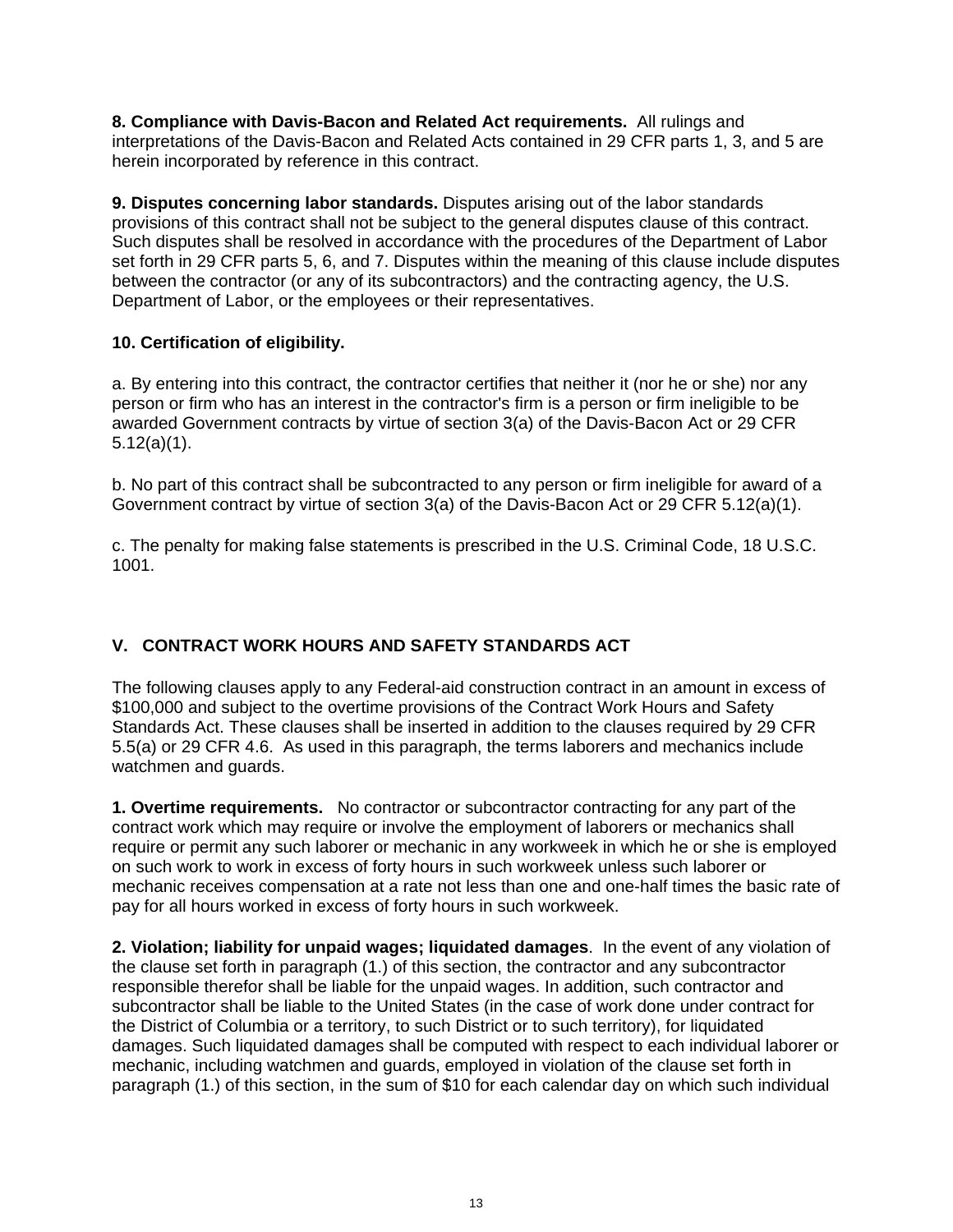was required or permitted to work in excess of the standard workweek of forty hours without payment of the overtime wages required by the clause set forth in paragraph (1.) of this section.

**3. Withholding for unpaid wages and liquidated damages.** The FHWA or the contacting agency shall upon its own action or upon written request of an authorized representative of the Department of Labor withhold or cause to be withheld, from any moneys payable on account of work performed by the contractor or subcontractor under any such contract or any other Federal contract with the same prime contractor, or any other federally-assisted contract subject to the Contract Work Hours and Safety Standards Act, which is held by the same prime contractor, such sums as may be determined to be necessary to satisfy any liabilities of such contractor or subcontractor for unpaid wages and liquidated damages as provided in the clause set forth in paragraph (2.) of this section.

**4. Subcontracts.** The contractor or subcontractor shall insert in any subcontracts the clauses set forth in paragraph (1.) through (4.) of this section and also a clause requiring the subcontractors to include these clauses in any lower tier subcontracts. The prime contractor shall be responsible for compliance by any subcontractor or lower tier subcontractor with the clauses set forth in paragraphs (1.) through (4.) of this section.

# **VI. SUBLETTING OR ASSIGNING THE CONTRACT**

This provision is applicable to all Federal-aid construction contracts on the National Highway System.

1. The contractor shall perform with its own organization contract work amounting to not less than 30 percent (or a greater percentage if specified elsewhere in the contract) of the total original contract price, excluding any specialty items designated by the contracting agency. Specialty items may be performed by subcontract and the amount of any such specialty items performed may be deducted from the total original contract price before computing the amount of work required to be performed by the contractor's own organization (23 CFR 635.116).

a. The term "perform work with its own organization" refers to workers employed or leased by the prime contractor, and equipment owned or rented by the prime contractor, with or without operators. Such term does not include employees or equipment of a subcontractor or lower tier subcontractor, agents of the prime contractor, or any other assignees. The term may include payments for the costs of hiring leased employees from an employee leasing firm meeting all relevant Federal and State regulatory requirements. Leased employees may only be included in this term if the prime contractor meets all of the following conditions:

 (1) the prime contractor maintains control over the supervision of the day-to-day activities of the leased employees;

(2) the prime contractor remains responsible for the quality of the work of the leased employees;

 (3) the prime contractor retains all power to accept or exclude individual employees from work on the project; and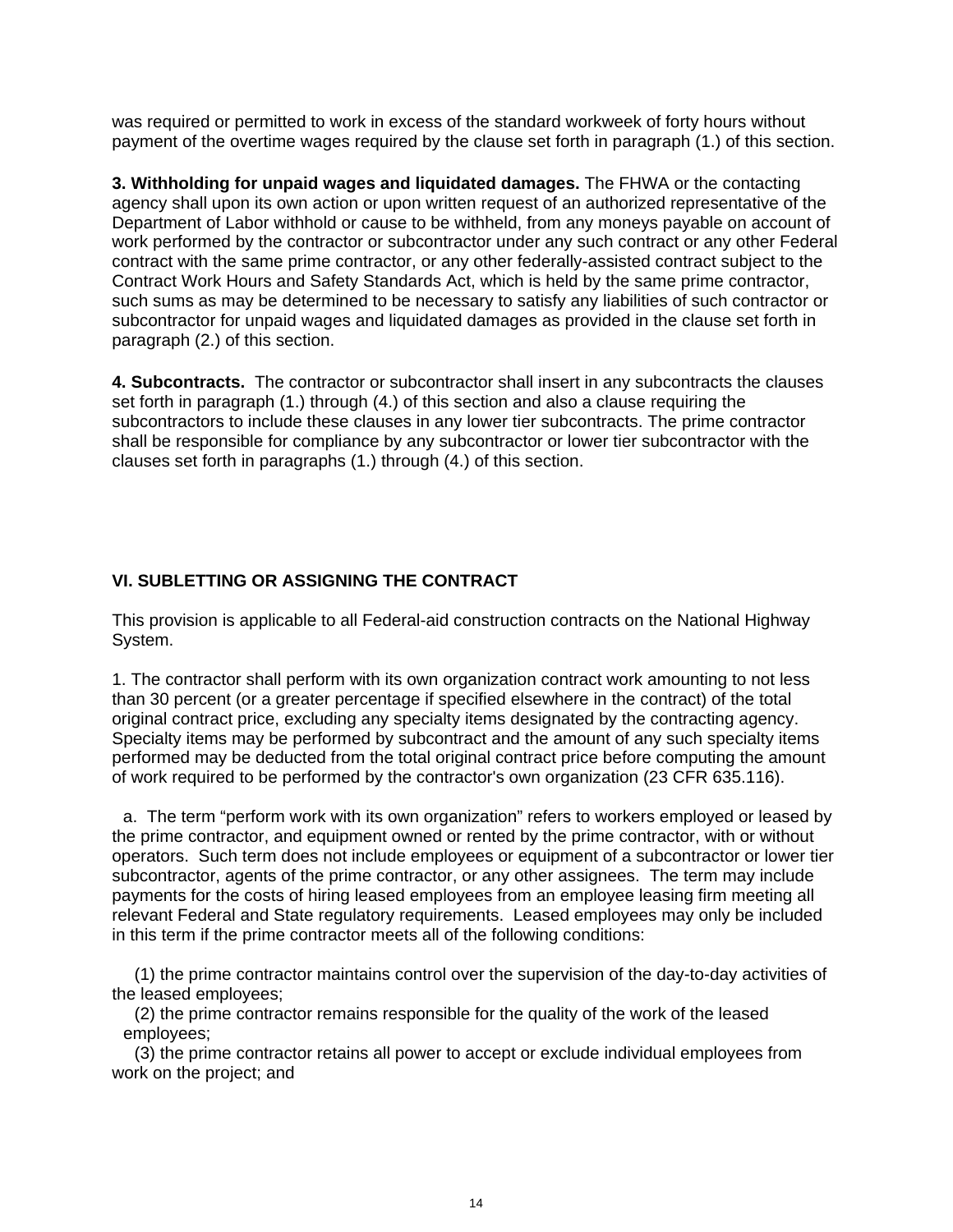(4) the prime contractor remains ultimately responsible for the payment of predetermined minimum wages, the submission of payrolls, statements of compliance and all other Federal regulatory requirements.

b. "Specialty Items" shall be construed to be limited to work that requires highly specialized knowledge, abilities, or equipment not ordinarily available in the type of contracting organizations qualified and expected to bid or propose on the contract as a whole and in general are to be limited to minor components of the overall contract.

 2. The contract amount upon which the requirements set forth in paragraph (1) of Section VI is computed includes the cost of material and manufactured products which are to be purchased or produced by the contractor under the contract provisions.

3. The contractor shall furnish (a) a competent superintendent or supervisor who is employed by the firm, has full authority to direct performance of the work in accordance with the contract requirements, and is in charge of all construction operations (regardless of who performs the work) and (b) such other of its own organizational resources (supervision, management, and engineering services) as the contracting officer determines is necessary to assure the performance of the contract.

4. No portion of the contract shall be sublet, assigned or otherwise disposed of except with the written consent of the contracting officer, or authorized representative, and such consent when given shall not be construed to relieve the contractor of any responsibility for the fulfillment of the contract. Written consent will be given only after the contracting agency has assured that each subcontract is evidenced in writing and that it contains all pertinent provisions and requirements of the prime contract.

5. The 30% self-performance requirement of paragraph (1) is not applicable to design-build contracts; however, contracting agencies may establish their own self-performance requirements.

## **VII. SAFETY: ACCIDENT PREVENTION**

This provision is applicable to all Federal-aid construction contracts and to all related subcontracts.

1. In the performance of this contract the contractor shall comply with all applicable Federal, State, and local laws governing safety, health, and sanitation (23 CFR 635). The contractor shall provide all safeguards, safety devices and protective equipment and take any other needed actions as it determines, or as the contracting officer may determine, to be reasonably necessary to protect the life and health of employees on the job and the safety of the public and to protect property in connection with the performance of the work covered by the contract.

2. It is a condition of this contract, and shall be made a condition of each subcontract, which the contractor enters into pursuant to this contract, that the contractor and any subcontractor shall not permit any employee, in performance of the contract, to work in surroundings or under conditions which are unsanitary, hazardous or dangerous to his/her health or safety, as determined under construction safety and health standards (29 CFR 1926) promulgated by the Secretary of Labor, in accordance with Section 107 of the Contract Work Hours and Safety Standards Act (40 U.S.C. 3704).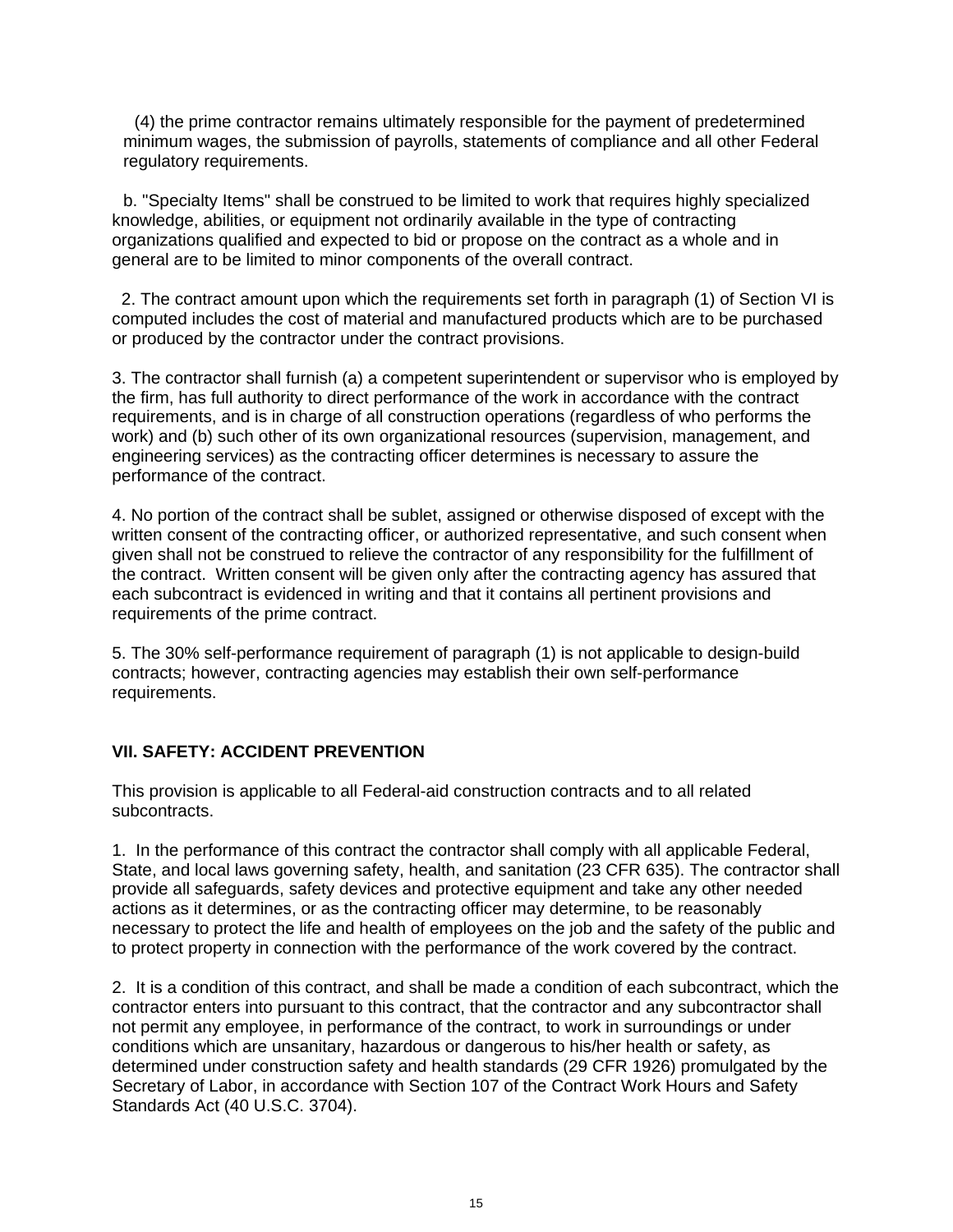3. Pursuant to 29 CFR 1926.3, it is a condition of this contract that the Secretary of Labor or authorized representative thereof, shall have right of entry to any site of contract performance to inspect or investigate the matter of compliance with the construction safety and health standards and to carry out the duties of the Secretary under Section 107 of the Contract Work Hours and Safety Standards Act (40 U.S.C.3704).

## **VIII. FALSE STATEMENTS CONCERNING HIGHWAY PROJECTS**

This provision is applicable to all Federal-aid construction contracts and to all related subcontracts.

 In order to assure high quality and durable construction in conformity with approved plans and specifications and a high degree of reliability on statements and representations made by engineers, contractors, suppliers, and workers on Federal-aid highway projects, it is essential that all persons concerned with the project perform their functions as carefully, thoroughly, and honestly as possible. Willful falsification, distortion, or misrepresentation with respect to any facts related to the project is a violation of Federal law. To prevent any misunderstanding regarding the seriousness of these and similar acts, Form FHWA-1022 shall be posted on each Federal-aid highway project (23 CFR 635) in one or more places where it is readily available to all persons concerned with the project:

#### 18 U.S.C. 1020 reads as follows:

 "Whoever, being an officer, agent, or employee of the United States, or of any State or Territory, or whoever, whether a person, association, firm, or corporation, knowingly makes any false statement, false representation, or false report as to the character, quality, quantity, or cost of the material used or to be used, or the quantity or quality of the work performed or to be performed, or the cost thereof in connection with the submission of plans, maps, specifications, contracts, or costs of construction on any highway or related project submitted for approval to the Secretary of Transportation; or

 Whoever knowingly makes any false statement, false representation, false report or false claim with respect to the character, quality, quantity, or cost of any work performed or to be performed, or materials furnished or to be furnished, in connection with the construction of any highway or related project approved by the Secretary of Transportation; or

 Whoever knowingly makes any false statement or false representation as to material fact in any statement, certificate, or report submitted pursuant to provisions of the Federal-aid Roads Act approved July 1, 1916, (39 Stat. 355), as amended and supplemented;

Shall be fined under this title or imprisoned not more than 5 years or both."

## **IX. IMPLEMENTATION OF CLEAN AIR ACT AND FEDERAL WATER POLLUTION CONTROL ACT**

This provision is applicable to all Federal-aid construction contracts and to all related subcontracts.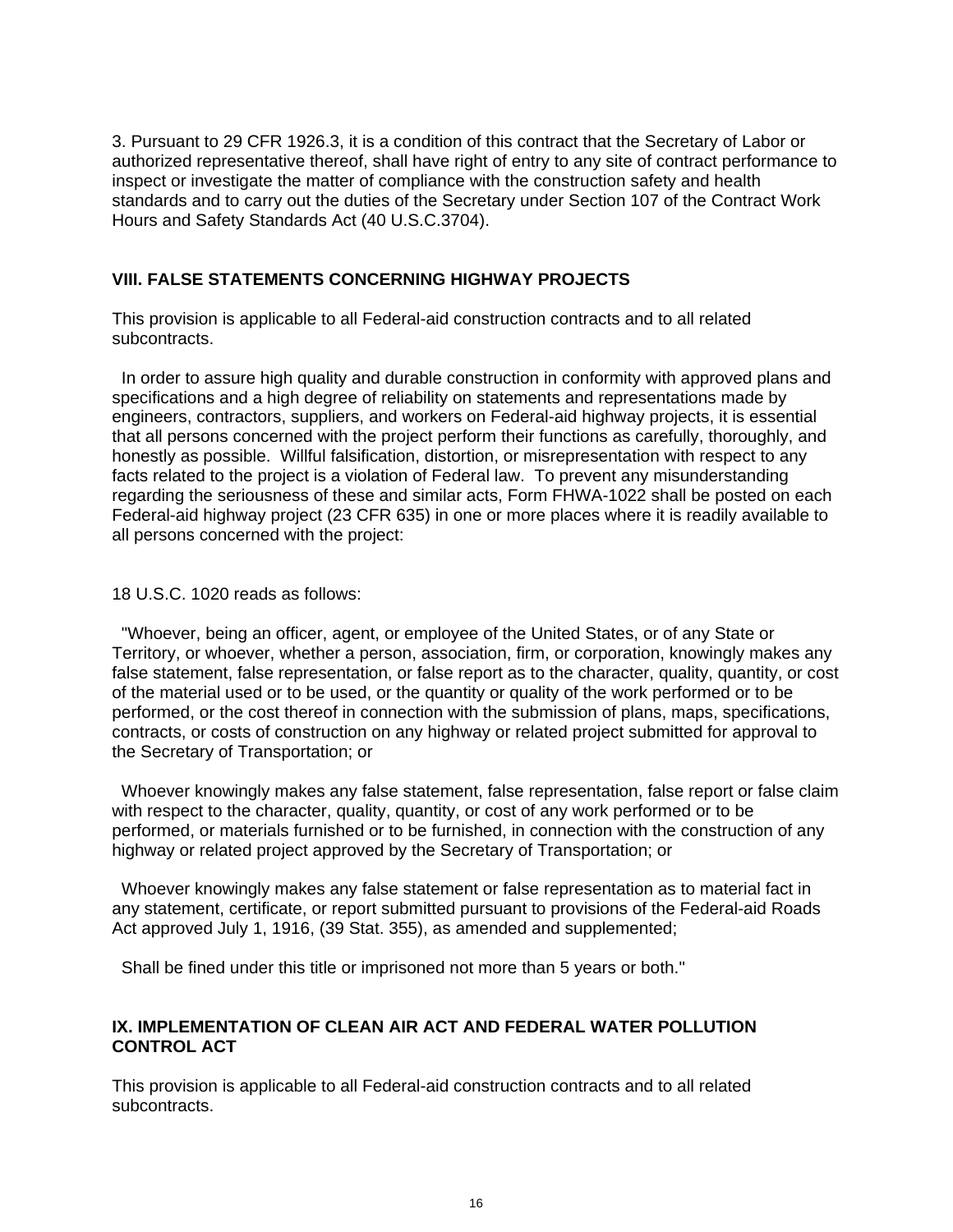By submission of this bid/proposal or the execution of this contract, or subcontract, as appropriate, the bidder, proposer, Federal-aid construction contractor, or subcontractor, as appropriate, will be deemed to have stipulated as follows:

 1. That any person who is or will be utilized in the performance of this contract is not prohibited from receiving an award due to a violation of Section 508 of the Clean Water Act or Section 306 of the Clean Air Act.

 2. That the contractor agrees to include or cause to be included the requirements of paragraph (1) of this Section X in every subcontract, and further agrees to take such action as the contracting agency may direct as a means of enforcing such requirements.

#### **X. CERTIFICATION REGARDING DEBARMENT, SUSPENSION, INELIGIBILITY AND VOLUNTARY EXCLUSION**

This provision is applicable to all Federal-aid construction contracts, design-build contracts, subcontracts, lower-tier subcontracts, purchase orders, lease agreements, consultant contracts or any other covered transaction requiring FHWA approval or that is estimated to cost \$25,000 or more – as defined in 2 CFR Parts 180 and 1200.

#### 1**. Instructions for Certification – First Tier Participants:**

 a. By signing and submitting this proposal, the prospective first tier participant is providing the certification set out below.

 b. The inability of a person to provide the certification set out below will not necessarily result in denial of participation in this covered transaction. The prospective first tier participant shall submit an explanation of why it cannot provide the certification set out below. The certification or explanation will be considered in connection with the department or agency's determination whether to enter into this transaction. However, failure of the prospective first tier participant to furnish a certification or an explanation shall disqualify such a person from participation in this transaction.

 c. The certification in this clause is a material representation of fact upon which reliance was placed when the contracting agency determined to enter into this transaction. If it is later determined that the prospective participant knowingly rendered an erroneous certification, in addition to other remedies available to the Federal Government, the contracting agency may terminate this transaction for cause of default.

 d. The prospective first tier participant shall provide immediate written notice to the contracting agency to whom this proposal is submitted if any time the prospective first tier participant learns that its certification was erroneous when submitted or has become erroneous by reason of changed circumstances.

 e. The terms "covered transaction," "debarred," "suspended," "ineligible," "participant," "person," "principal," and "voluntarily excluded," as used in this clause, are defined in 2 CFR Parts 180 and 1200. "First Tier Covered Transactions" refers to any covered transaction between a grantee or subgrantee of Federal funds and a participant (such as the prime or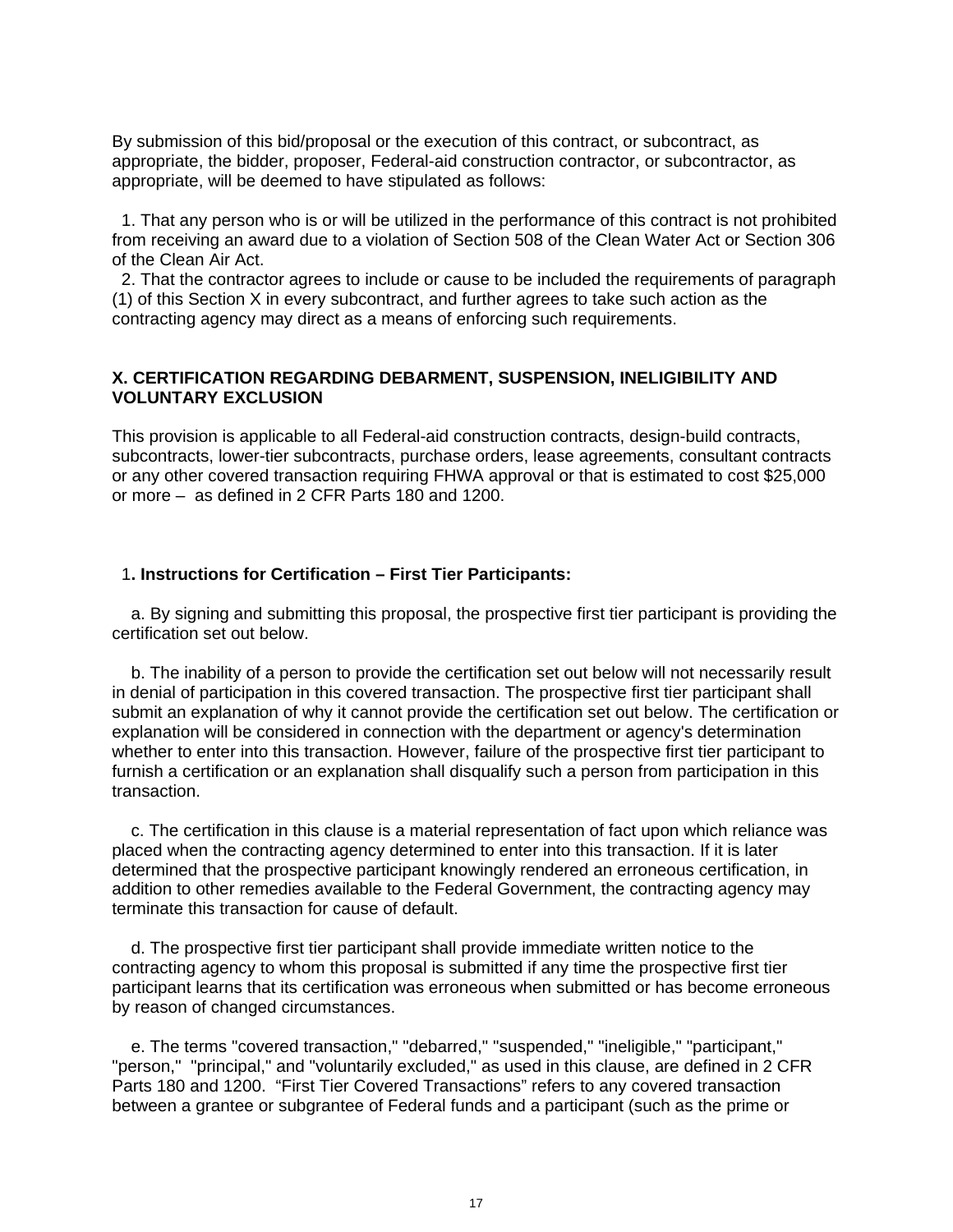general contract). "Lower Tier Covered Transactions" refers to any covered transaction under a First Tier Covered Transaction (such as subcontracts). "First Tier Participant" refers to the participant who has entered into a covered transaction with a grantee or subgrantee of Federal funds (such as the prime or general contractor). "Lower Tier Participant" refers any participant who has entered into a covered transaction with a First Tier Participant or other Lower Tier Participants (such as subcontractors and suppliers).

 f. The prospective first tier participant agrees by submitting this proposal that, should the proposed covered transaction be entered into, it shall not knowingly enter into any lower tier covered transaction with a person who is debarred, suspended, declared ineligible, or voluntarily excluded from participation in this covered transaction, unless authorized by the department or agency entering into this transaction.

 g. The prospective first tier participant further agrees by submitting this proposal that it will include the clause titled "Certification Regarding Debarment, Suspension, Ineligibility and Voluntary Exclusion-Lower Tier Covered Transactions," provided by the department or contracting agency, entering into this covered transaction, without modification, in all lower tier covered transactions and in all solicitations for lower tier covered transactions exceeding the \$25,000 threshold.

 h. A participant in a covered transaction may rely upon a certification of a prospective participant in a lower tier covered transaction that is not debarred, suspended, ineligible, or voluntarily excluded from the covered transaction, unless it knows that the certification is erroneous. A participant is responsible for ensuring that its principals are not suspended, debarred, or otherwise ineligible to participate in covered transactions. To verify the eligibility of its principals, as well as the eligibility of any lower tier prospective participants, each participant may, but is not required to, check the Excluded Parties List System website (https://www.epls.gov/), which is compiled by the General Services Administration.

 i. Nothing contained in the foregoing shall be construed to require the establishment of a system of records in order to render in good faith the certification required by this clause. The knowledge and information of the prospective participant is not required to exceed that which is normally possessed by a prudent person in the ordinary course of business dealings.

 j. Except for transactions authorized under paragraph (f) of these instructions, if a participant in a covered transaction knowingly enters into a lower tier covered transaction with a person who is suspended, debarred, ineligible, or voluntarily excluded from participation in this transaction, in addition to other remedies available to the Federal Government, the department or agency may terminate this transaction for cause or default.

\* \* \* \* \*

## **2. Certification Regarding Debarment, Suspension, Ineligibility and Voluntary Exclusion – First Tier Participants:**

a. The prospective first tier participant certifies to the best of its knowledge and belief, that it and its principals:

 (1) Are not presently debarred, suspended, proposed for debarment, declared ineligible, or voluntarily excluded from participating in covered transactions by any Federal department or agency;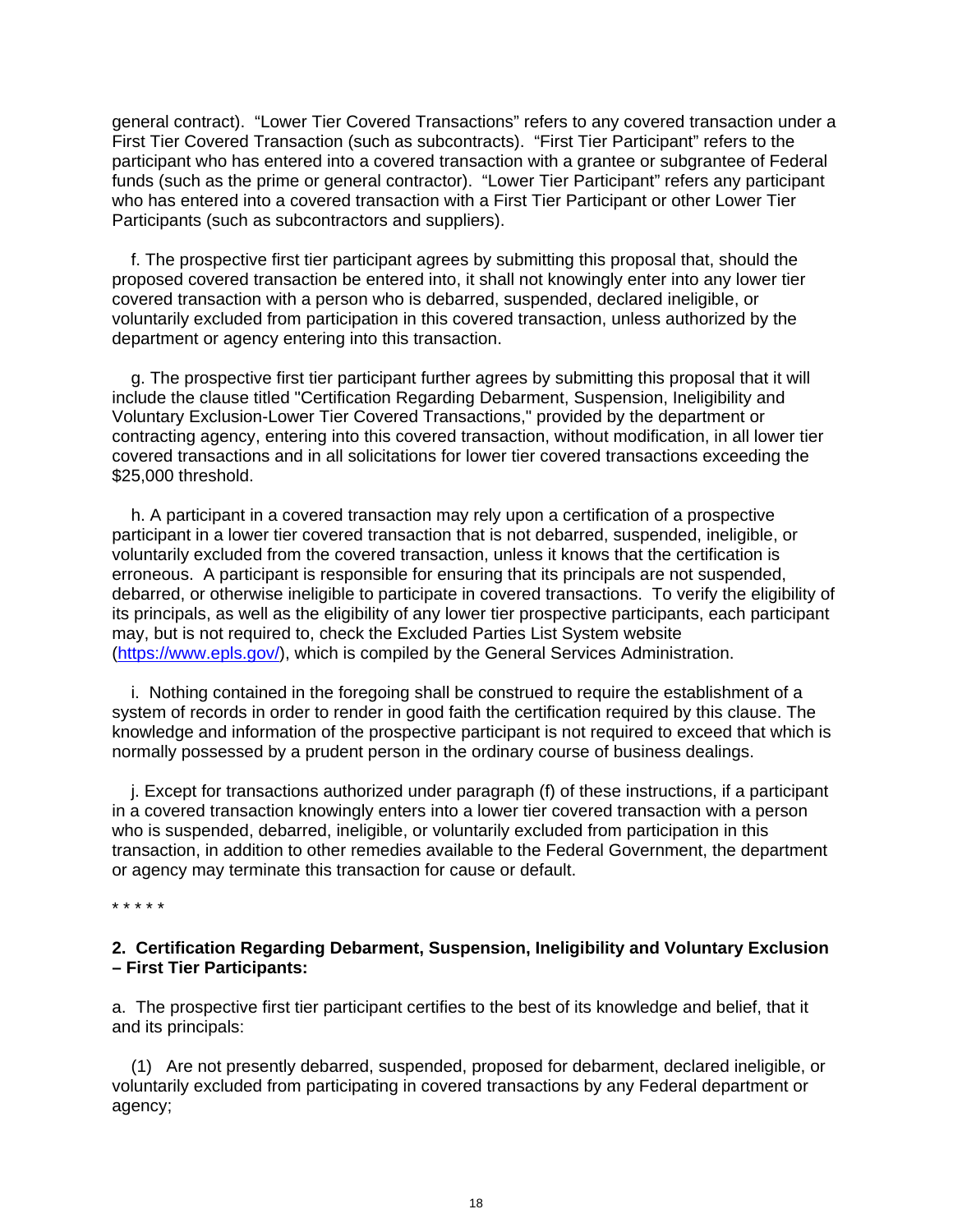(2) Have not within a three-year period preceding this proposal been convicted of or had a civil judgment rendered against them for commission of fraud or a criminal offense in connection with obtaining, attempting to obtain, or performing a public (Federal, State or local) transaction or contract under a public transaction; violation of Federal or State antitrust statutes or commission of embezzlement, theft, forgery, bribery, falsification or destruction of records, making false statements, or receiving stolen property;

 (3) Are not presently indicted for or otherwise criminally or civilly charged by a governmental entity (Federal, State or local) with commission of any of the offenses enumerated in paragraph (a)(2) of this certification; and

 (4) Have not within a three-year period preceding this application/proposal had one or more public transactions (Federal, State or local) terminated for cause or default.

 b. Where the prospective participant is unable to certify to any of the statements in this certification, such prospective participant shall attach an explanation to this proposal.

#### 2. **Instructions for Certification - Lower Tier Participants:**

(Applicable to all subcontracts, purchase orders and other lower tier transactions requiring prior FHWA approval or estimated to cost \$25,000 or more - 2 CFR Parts 180 and 1200)

 a. By signing and submitting this proposal, the prospective lower tier is providing the certification set out below.

 b. The certification in this clause is a material representation of fact upon which reliance was placed when this transaction was entered into. If it is later determined that the prospective lower tier participant knowingly rendered an erroneous certification, in addition to other remedies available to the Federal Government, the department, or agency with which this transaction originated may pursue available remedies, including suspension and/or debarment.

 c. The prospective lower tier participant shall provide immediate written notice to the person to which this proposal is submitted if at any time the prospective lower tier participant learns that its certification was erroneous by reason of changed circumstances.

 d. The terms "covered transaction," "debarred," "suspended," "ineligible," "participant," "person," "principal," and "voluntarily excluded," as used in this clause, are defined in 2 CFR Parts 180 and 1200. You may contact the person to which this proposal is submitted for assistance in obtaining a copy of those regulations. "First Tier Covered Transactions" refers to any covered transaction between a grantee or subgrantee of Federal funds and a participant (such as the prime or general contract). "Lower Tier Covered Transactions" refers to any covered transaction under a First Tier Covered Transaction (such as subcontracts). "First Tier Participant" refers to the participant who has entered into a covered transaction with a grantee or subgrantee of Federal funds (such as the prime or general contractor). "Lower Tier Participant" refers any participant who has entered into a covered transaction with a First Tier Participant or other Lower Tier Participants (such as subcontractors and suppliers).

 e. The prospective lower tier participant agrees by submitting this proposal that, should the proposed covered transaction be entered into, it shall not knowingly enter into any lower tier covered transaction with a person who is debarred, suspended, declared ineligible, or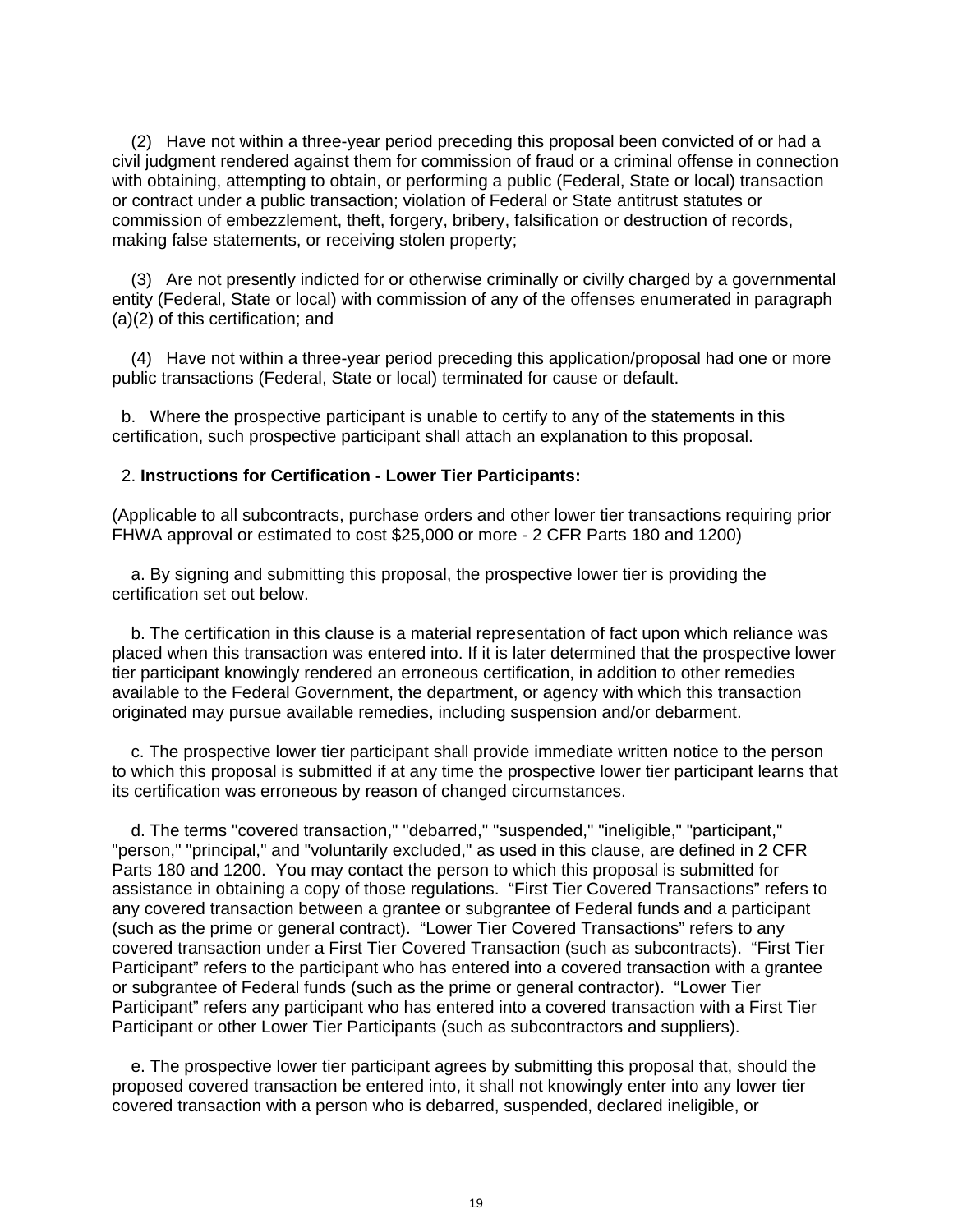voluntarily excluded from participation in this covered transaction, unless authorized by the department or agency with which this transaction originated.

 f. The prospective lower tier participant further agrees by submitting this proposal that it will include this clause titled "Certification Regarding Debarment, Suspension, Ineligibility and Voluntary Exclusion-Lower Tier Covered Transaction," without modification, in all lower tier covered transactions and in all solicitations for lower tier covered transactions exceeding the \$25,000 threshold.

 g. A participant in a covered transaction may rely upon a certification of a prospective participant in a lower tier covered transaction that is not debarred, suspended, ineligible, or voluntarily excluded from the covered transaction, unless it knows that the certification is erroneous. A participant is responsible for ensuring that its principals are not suspended, debarred, or otherwise ineligible to participate in covered transactions. To verify the eligibility of its principals, as well as the eligibility of any lower tier prospective participants, each participant may, but is not required to, check the Excluded Parties List System website (https://www.epls.gov/), which is compiled by the General Services Administration.

 h. Nothing contained in the foregoing shall be construed to require establishment of a system of records in order to render in good faith the certification required by this clause. The knowledge and information of participant is not required to exceed that which is normally possessed by a prudent person in the ordinary course of business dealings.

 i. Except for transactions authorized under paragraph e of these instructions, if a participant in a covered transaction knowingly enters into a lower tier covered transaction with a person who is suspended, debarred, ineligible, or voluntarily excluded from participation in this transaction, in addition to other remedies available to the Federal Government, the department or agency with which this transaction originated may pursue available remedies, including suspension and/or debarment.

\* \* \* \* \*

#### **Certification Regarding Debarment, Suspension, Ineligibility and Voluntary Exclusion-- Lower Tier Participants:**

 1. The prospective lower tier participant certifies, by submission of this proposal, that neither it nor its principals is presently debarred, suspended, proposed for debarment, declared ineligible, or voluntarily excluded from participating in covered transactions by any Federal department or agency.

 2. Where the prospective lower tier participant is unable to certify to any of the statements in this certification, such prospective participant shall attach an explanation to this proposal.

\* \* \* \* \*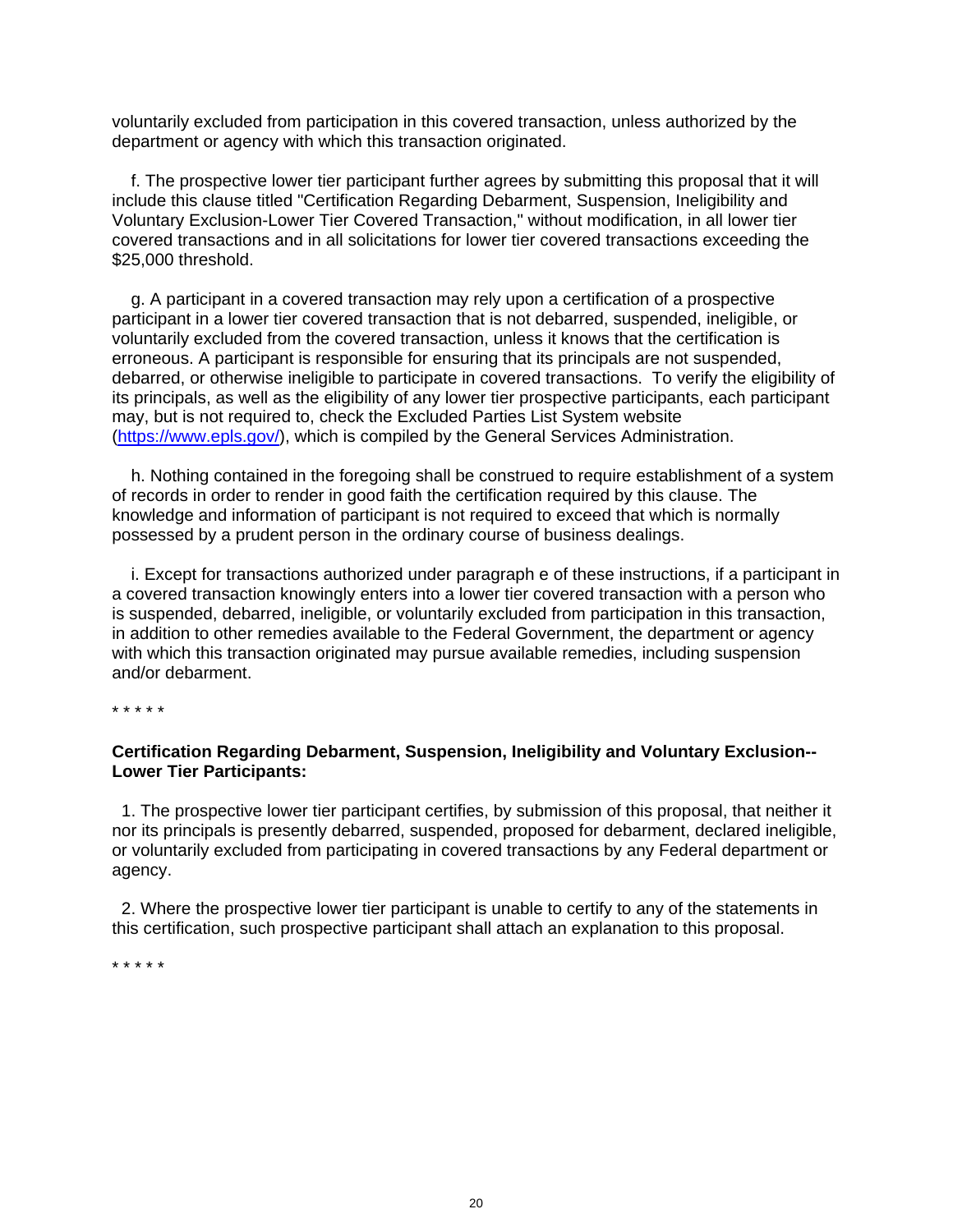### **XI. CERTIFICATION REGARDING USE OF CONTRACT FUNDS FOR LOBBYING**

This provision is applicable to all Federal-aid construction contracts and to all related subcontracts which exceed \$100,000 (49 CFR 20).

 1. The prospective participant certifies, by signing and submitting this bid or proposal, to the best of his or her knowledge and belief, that:

 a. No Federal appropriated funds have been paid or will be paid, by or on behalf of the undersigned, to any person for influencing or attempting to influence an officer or employee of any Federal agency, a Member of Congress, an officer or employee of Congress, or an employee of a Member of Congress in connection with the awarding of any Federal contract, the making of any Federal grant, the making of any Federal loan, the entering into of any cooperative agreement, and the extension, continuation, renewal, amendment, or modification of any Federal contract, grant, loan, or cooperative agreement.

 b. If any funds other than Federal appropriated funds have been paid or will be paid to any person for influencing or attempting to influence an officer or employee of any Federal agency, a Member of Congress, an officer or employee of Congress, or an employee of a Member of Congress in connection with this Federal contract, grant, loan, or cooperative agreement, the undersigned shall complete and submit Standard Form-LLL, "Disclosure Form to Report Lobbying," in accordance with its instructions.

 2. This certification is a material representation of fact upon which reliance was placed when this transaction was made or entered into. Submission of this certification is a prerequisite for making or entering into this transaction imposed by 31 U.S.C. 1352. Any person who fails to file the required certification shall be subject to a civil penalty of not less than \$10,000 and not more than \$100,000 for each such failure.

 3. The prospective participant also agrees by submitting its bid or proposal that the participant shall require that the language of this certification be included in all lower tier subcontracts, which exceed \$100,000 and that all such recipients shall certify and disclose accordingly.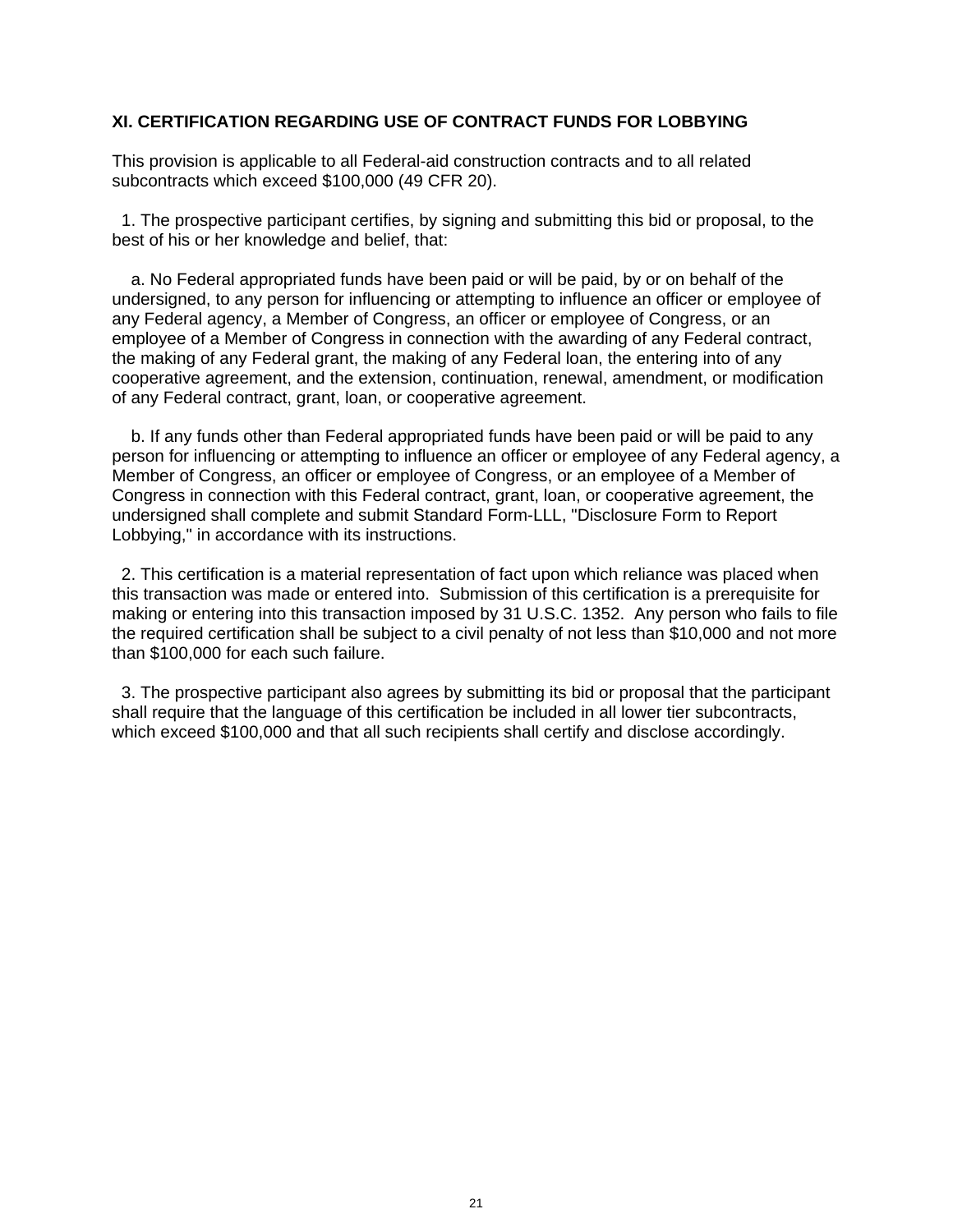### **ATTACHMENT A - EMPLOYMENT AND MATERIALS PREFERENCE FOR APPALACHIAN DEVELOPMENT HIGHWAY SYSTEM OR APPALACHIAN LOCAL ACCESS ROAD CONTRACTS**

This provision is applicable to all Federal-aid projects funded under the Appalachian Regional Development Act of 1965.

 1. During the performance of this contract, the contractor undertaking to do work which is, or reasonably may be, done as on-site work, shall give preference to qualified persons who regularly reside in the labor area as designated by the DOL wherein the contract work is situated, or the subregion, or the Appalachian counties of the State wherein the contract work is situated, except:

a. To the extent that qualified persons regularly residing in the area are not available.

 b. For the reasonable needs of the contractor to employ supervisory or specially experienced personnel necessary to assure an efficient execution of the contract work.

 c. For the obligation of the contractor to offer employment to present or former employees as the result of a lawful collective bargaining contract, provided that the number of nonresident persons employed under this subparagraph (1c) shall not exceed 20 percent of the total number of employees employed by the contractor on the contract work, except as provided in subparagraph (4) below.

 2. The contractor shall place a job order with the State Employment Service indicating (a) the classifications of the laborers, mechanics and other employees required to perform the contract work, (b) the number of employees required in each classification, (c) the date on which the participant estimates such employees will be required, and (d) any other pertinent information required by the State Employment Service to complete the job order form. The job order may be placed with the State Employment Service in writing or by telephone. If during the course of the contract work, the information submitted by the contractor in the original job order is substantially modified, the participant shall promptly notify the State Employment Service.

 3. The contractor shall give full consideration to all qualified job applicants referred to him by the State Employment Service. The contractor is not required to grant employment to any job applicants who, in his opinion, are not qualified to perform the classification of work required.

 4. If, within one week following the placing of a job order by the contractor with the State Employment Service, the State Employment Service is unable to refer any qualified job applicants to the contractor, or less than the number requested, the State Employment Service will forward a certificate to the contractor indicating the unavailability of applicants. Such certificate shall be made a part of the contractor's permanent project records. Upon receipt of this certificate, the contractor may employ persons who do not normally reside in the labor area to fill positions covered by the certificate, notwithstanding the provisions of subparagraph (1c) above.

 5. The provisions of 23 CFR 633.207(e) allow the contracting agency to provide a contractual preference for the use of mineral resource materials native to the Appalachian region.

 6. The contractor shall include the provisions of Sections 1 through 4 of this Attachment A in every subcontract for work which is, or reasonably may be, done as on-site work.